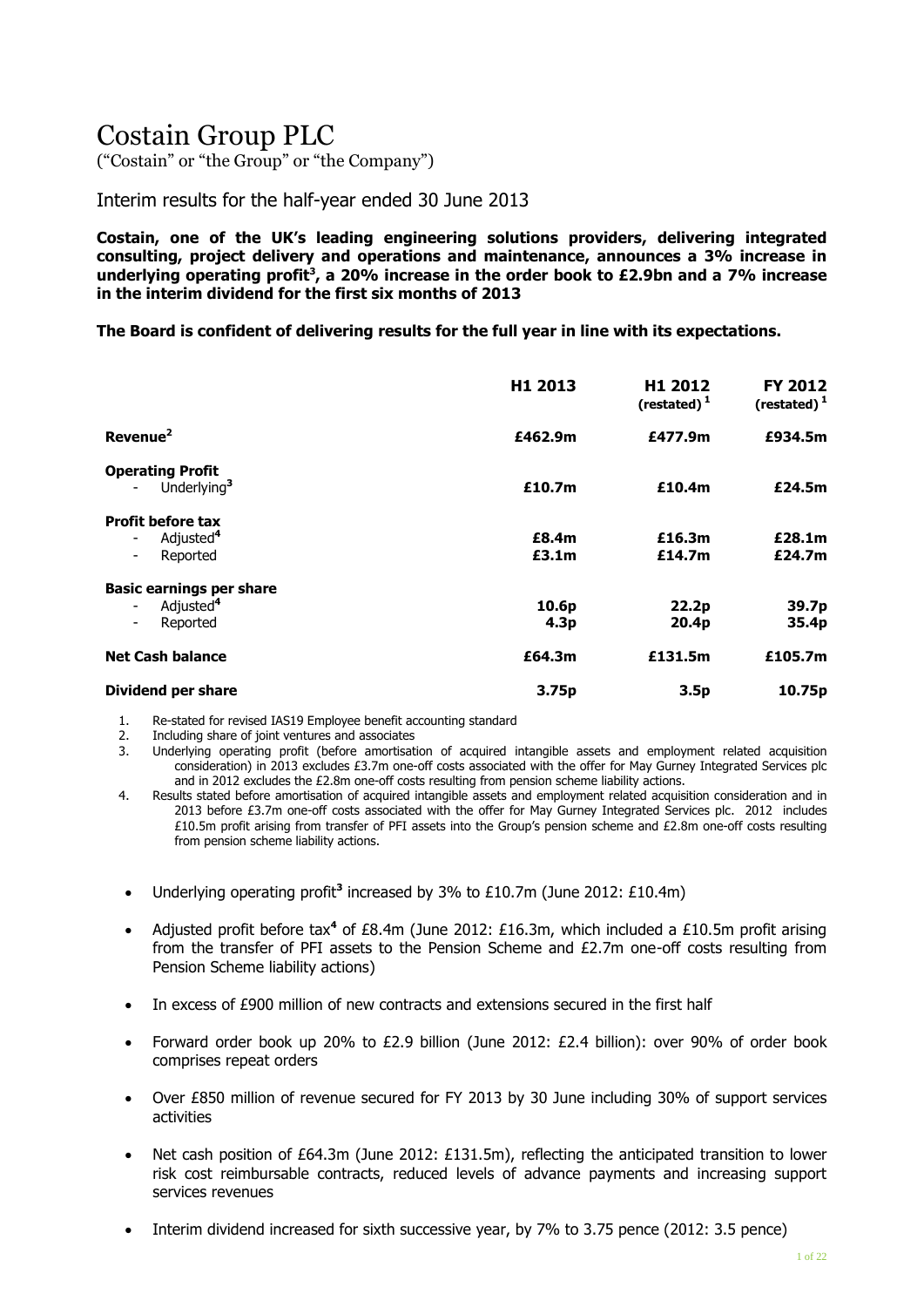Post period end, acquisition of EPC Offshore Limited, a specialist oil & gas project management services company, for an initial consideration of £9.6 million, and launch of Costain Upstream to provide services across the life-cycle of upstream oil and gas assets

#### **David Allvey, Chairman, commented:**

**"This was an encouraging start to the year with a 20% increase in our order book to £2.9 billion and an increase in underlying operating profit, against a backdrop of market conditions which continue to be challenging.**

**"Costain is building its order book by generating, through its commitment to 'Engineering Tomorrow', innovative integrated service solutions for major customers who are continuing to invest to address essential national needs.** 

**"Costain remains on course to deliver a result for the year in line with the Board's expectations and we are pleased to increase the interim dividend for the sixth successive year."**

**22 August 2013**

A film discussing the highlights of the results is available at [www.costain.com](http://www.costain.com/)

#### **Enquiries:**

Andrew Wyllie, Chief Executive Tony Bickerstaff, Finance Director Graham Read, Communications Director

Mark Garraway Helen Tarbet

#### **Notes to Editors (for further information please visit the company website: [www.costain.com\)](http://www.poseidonplc.com/)**

Costain is a leading UK engineering solutions provider, delivering integrated consulting, project delivery and operations and maintenance services, with a portfolio spanning almost 150 years of innovation and technical excellence. The Group's core business segments are in Infrastructure (Highways, Rail, Power and Airports) and Natural Resources (Water, Hydrocarbons and Chemicals, Nuclear Process and Waste).

The Group's strategy involves focusing on blue chip customers in chosen sectors whose major spending plans are underpinned by strategic national needs, regulatory commitments or essential maintenance requirements. 'Engineering Tomorrow' is the Costain commitment to generating and delivering innovative, value-driven solutions to meet major national needs.

Costain has worked on a number of high profile infrastructure projects in the UK, including the St Pancras railway station and the Channel Tunnel Rail Link. The Group's current major projects include the municipal waste treatment infrastructure for the Greater Manchester Waste Disposal Authority, EVAP D at Sellafield, one of the largest decommissioning nuclear projects in the UK, and the Network Rail contract for the redevelopment of London Bridge Station.

**Costain Tel: 01628 842 444**

**College Hill Tel: 020 7457 2020**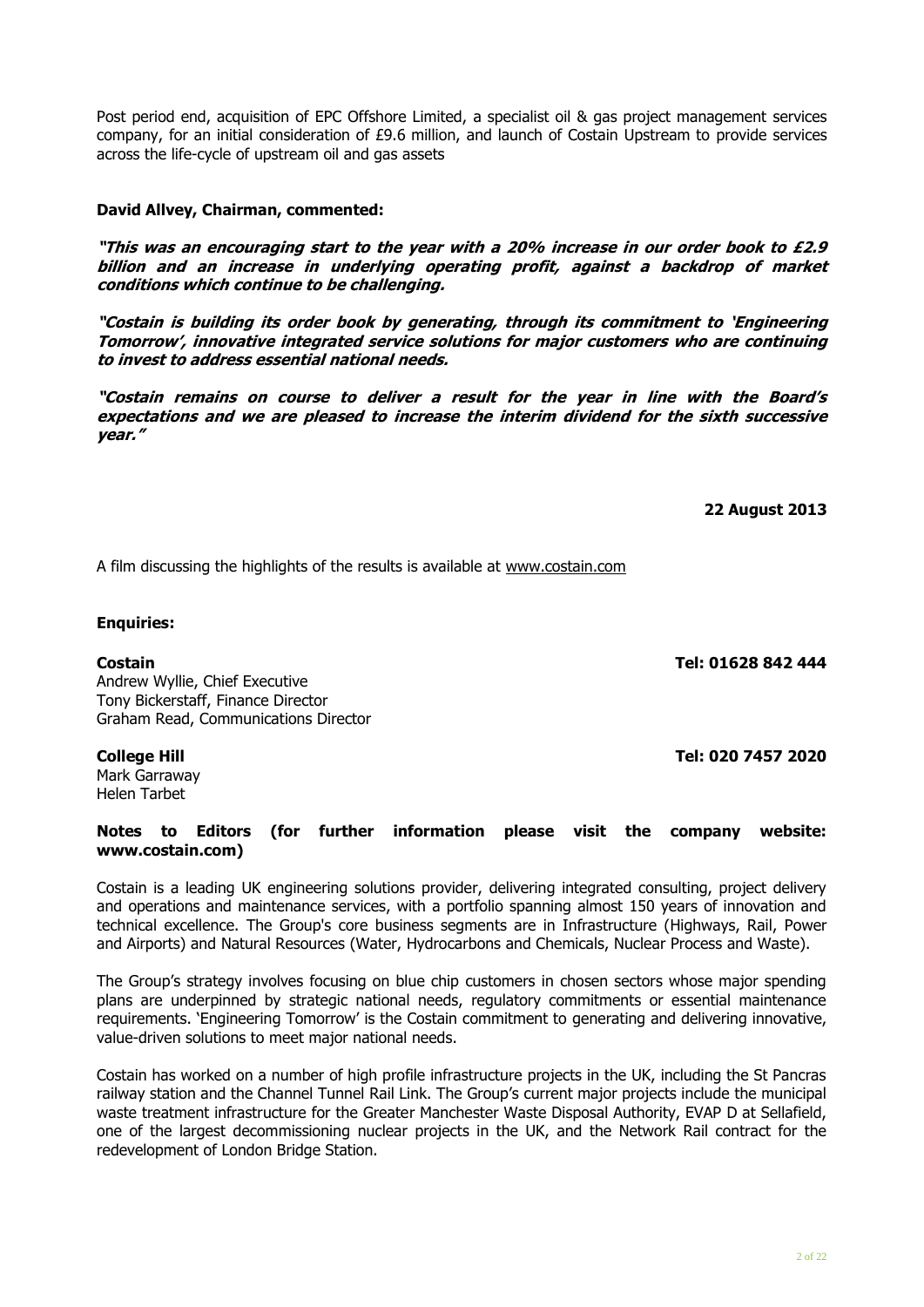#### **Chairman's and Chief Executive's statement**

We are pleased to report an encouraging start to the year, with a 20% increase in our forward order book to the record level of £2.9 billion. The fact that the order book comprises over 90% repeat orders from our blue chip customers, who are continuing to invest in meeting vital national infrastructure needs, is testimony to the increasing recognition and appeal of Costain, as an innovative solutions provider.

Only a select group of companies in the UK meet the stringent criteria now demanded by blue chip customers, who are increasingly working only with suppliers who can deliver a full range of services across the life cycle of a project, ahead of time and on budget, as well as sharing their corporate and social values. Our key differentiator, which is directly benefitting the order book, is our focus on 'Engineering Tomorrow': a commitment to generating and delivering innovative, value-driven solutions to meet major national needs.

We are providing customers with world class engineering solutions in design, delivery and maintenance by constantly developing new skills, products and services and introducing innovative processes and new technologies. Increasingly, we are also being selected for our ability to provide full programme management as well as project delivery, placing us at an advantage over Tier One programme managers in tendering for and winning long term projects which cover the full life cycle of an asset.

In the first half of the year, Costain was awarded new contracts and extensions worth more than £900 million to the Group. The range of work won reflects the rapid transition in our market positioning and increased breadth of our service offering, and include:

- The £450 million AMP6 programme for Thames Water, our share of a landmark £1.2 billion contract secured in joint venture;
- A £300 million contract, in joint venture, to design, fit-out and commission the railway systems for Crossrail;
- The FEED design for Centrica's gas terminal at Barrow, following successful completion of the design and construction of the Easington terminal for the York field;
- A highways framework contract for Transport for London including the Hammersmith Flyover strengthening project; and
- The electrification upgrade of the West Coast Mainline for Network Rail which is a new area of operation for Costain.

Our collaborative approach and reputation for excellent delivery are primary factors behind our ability to secure such a high level of repeat order business. Additionally, the increasingly strategic nature of our long-term customer relationships has ensured that over 90% of the order book is now some form of target cost, cost reimbursable contract. Whilst this has contributed to the reduction in our net cash balance, it has also significantly improved the risk profile of the Group and afforded us increased visibility over long term margins for the projects in our future pipeline.

We will continue to grow the business both organically and by targeted acquisition. Since the period end, Costain has announced the acquisition of EPC Offshore limited, a specialist oil & gas project management services company, and the launch of Costain Upstream, which will deliver a broad range of engineering services for assets in the upstream oil and gas sector.

#### **Results**

Revenue, including the Group's share of joint ventures and associates, for the half-year ended 30 June 2013 was £462.9 million (2012: £477.9 million). Our continuing focus on higher margin activities drove an increase of 3% in Group underlying operating profit of £10.7 million (2012: £10.4 million).

The adjusted profit before tax was £8.4 million which compares with profit before tax in H1 2012 of £16.3million which included a £10.5 million profit arising from the transfer of PFI assets to the Costain Pension Scheme and £2.7 million one-off costs resulting from Pension Scheme liability actions.

Net finance expense amounted to £1.6 million in the period (2012: £1.3 million), the increase mainly due to the pension scheme related net finance element.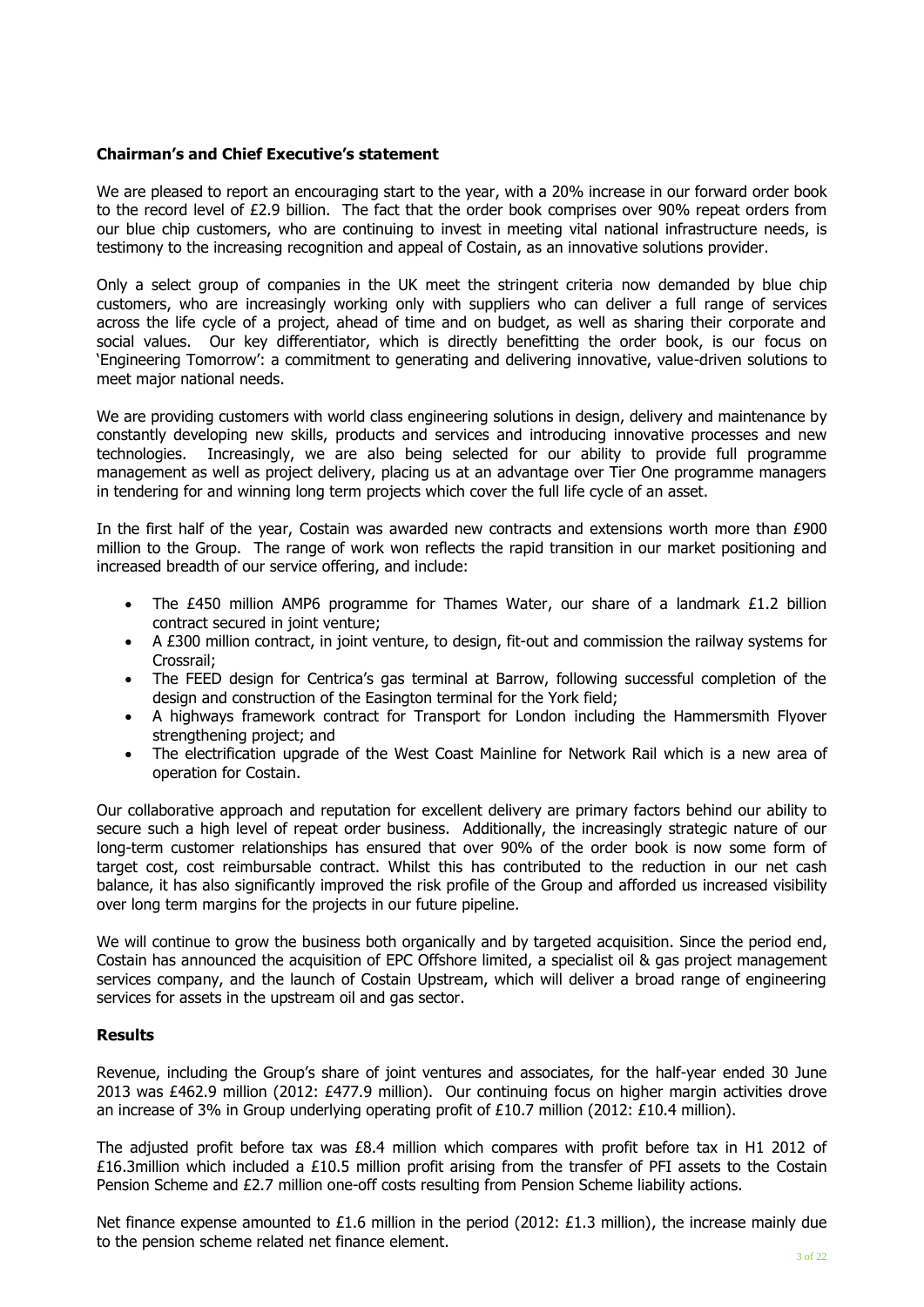Adjusted basic earnings per share were 10.6 pence (2012: 22.2 pence).

#### **Cash Flow**

As a result of the Group's rapid transformation, and strategic focus on major blue chip customers who in over 90% of cases now utilise a target cost based, cost reimbursable form of contract, our net cash position includes a lower level of advanced payments than typically paid on traditional lump sum contracts. As anticipated this transition, together with the cash flow implication of a delayed contract completion, largely accounted for the reduction in the net cash position to £64.3 million as at 30 June 2013 (2012: £131.5 million). The average month-end cash balance was £65.6 million during the first six months of the year (June 2012: £120.4 million).

These lower risk target cost contracts, together with the increasing levels of support service related activities which we are carrying out and the general industry trend towards a greater degree of project specific cash balances and supplier prompt payment mechanisms, will continue to change the structure of the cash position in the sector, reflected in increased working capital requirements and therefore lower net cash balances in the future.

The Group has flexible financing in place to support its future growth and has recently increased its total banking and bonding facilities to £495 million and extended the maturity date to 30 June 2017.

#### **Order Book**

We were successful in securing a number of major new contract awards and extensions to existing contracts. Consequently, the order book, as at 30 June 2013, increased by 20% to the record level of £2.9 billion (2012: £2.4 billion). It comprises over 90% repeat orders and includes over £850 million revenue secured for 2013, of which 30% is support services related activities.

The order book also provides increasingly good long-term visibility with over £700 million of revenue secured for 2014, an increase of over £100 million on the equivalent figure last year (2012: circa £600 million secured for 2013) and in excess of £1.8 billion secured for 2015 and beyond.

In addition, the Group has also increased its preferred bidder position to over £500 million (2012: £400 million), and the level of tendering activity remains high.

#### **Acquisition of EPC Offshore Limited ("EPC Offshore") and launch of Costain Upstream**

After the period end, Costain announced the acquisition of EPC Offshore, a specialist oil & gas project management services company, for an initial consideration of £9.6 million (plus £1.0 million for excess cash). Costain also announced the launch of Costain Upstream, which will provide services across the lifecycle of upstream offshore oil and gas assets.

Established in 2009, and with a workforce today of 75 professional staff led by founder and CEO Keith Wallace, EPC Offshore is a field development and project management specialist providing client-side services to North Sea oil and gas companies. The company is differentiated by its programme management expertise and the highly effective application of proprietary in-house systems and processes.

The acquisition is expected to be earnings enhancing to Costain in the first full year of acquisition.

Costain Upstream will combine the capabilities of ClerkMaxwell, the oil and gas engineering and support services provider, which has more than doubled in size since its acquisition in 2011, and EPC Offshore to increase the scale of the Group's services in the growing, high-value North Sea upstream oil and gas market.

#### **Lapsed all-share merger with May Gurney Integrated Services plc ('May Gurney')**

The Boards of Costain and May Gurney announced in March that they had reached agreement on the terms of a recommended all-share merger of Costain and May Gurney (the 'Proposed Merger').

In April, Costain announced that, having undertaken several months of detailed due diligence, it did not believe that it would be in the best interests of Costain shareholders for Costain to amend the terms of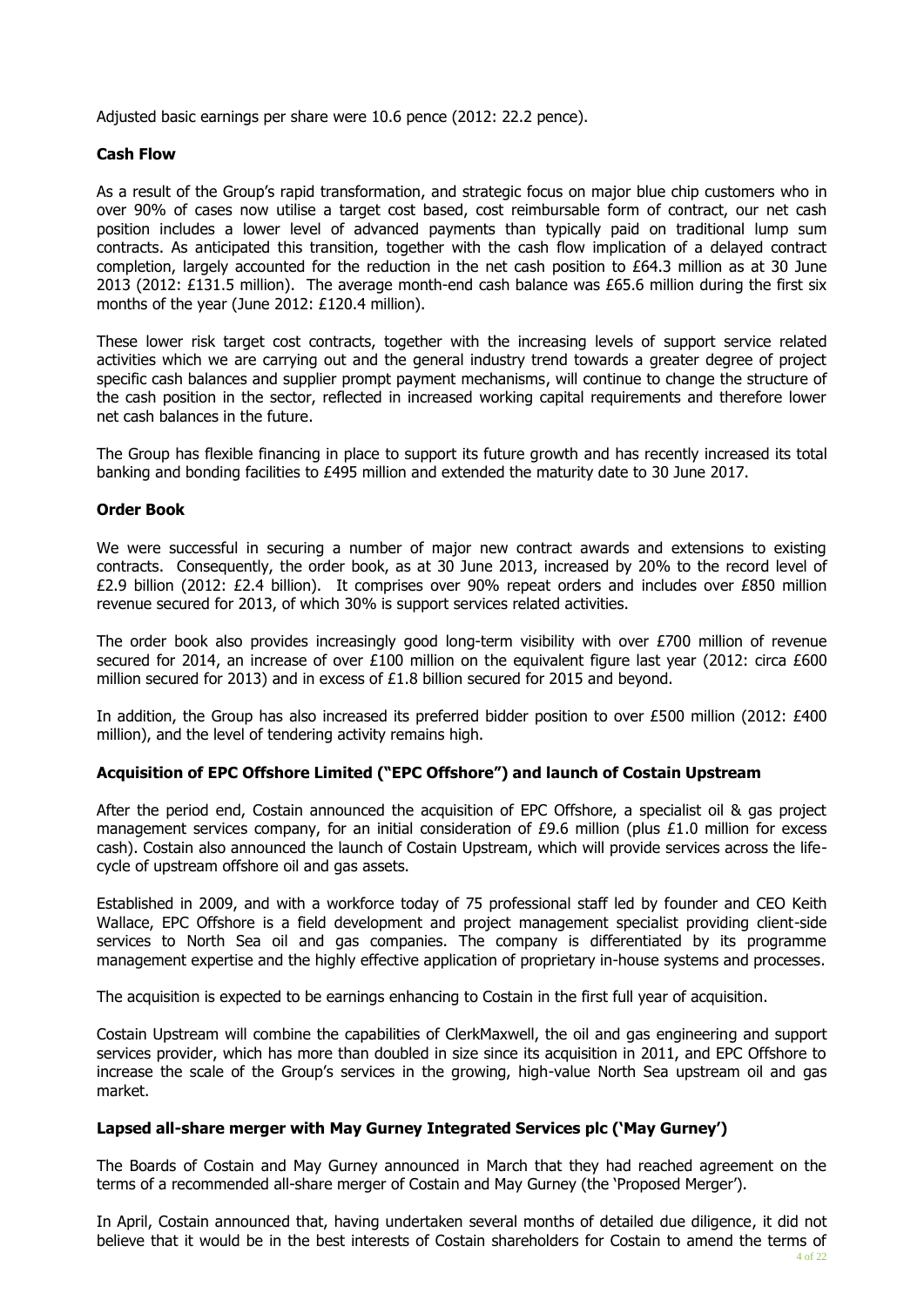the Proposed Merger and that it would not be making a revised offer for May Gurney. Accordingly, the Proposed Merger lapsed in accordance with its terms.

As previously outlined, the Group incurred transaction costs of  $£3.7m$  (pre-tax) associated with the May Gurney proposal and these have been expensed in the first-half results and treated as a one-off non trading item.

#### **Dividend**

The Board has declared an increased interim dividend of 3.75 pence per share (2012: 3.50 pence per share) which is the sixth successive year of increase. The dividend will be paid on 25 October 2013 to those shareholders on the register as at the close of business on 20 September 2013.

#### **Group Pension Scheme**

Over a number of years the Board has taken various decisive actions to manage the Group's legacy pension scheme.

The deficit at 30 June 2013 was £31.6 million net of deferred tax (June 2012: £29.6 million) (Dec 2012: £40.0 million), the reduction since the year-end results from planned contributions and improved market returns. In accordance with the requirement for a tri-ennial review, a full actuarial valuation of the scheme, as at 31 March 2013, is being carried out.

#### **Board**

Mike Alexander, a non-executive Director since July 2007, will retire from the Board on 31 March 2014. We would like to thank Mike, albeit ahead of his retirement, for his contribution and advice over the years and wish him well for the future.

#### **Operational Review**

One of the strengths of Costain is the ability to focus group-wide resources to meet specific customer requirements, addressing opportunities to optimise returns for the Company as a whole, irrespective of divisional structure.

To help facilitate this speed and agility of response, in November 2012, the Group announced the formation of a new operational structure of two core divisions, with effect from 1 January 2013. The new Natural Resources operating division, encompassing the Group's activities in the Water, Hydrocarbons and Chemicals, Nuclear Process and Waste sectors, now operates alongside the Infrastructure division, which now includes the Group's activities in the Rail, Highways, Power and Airport sectors.

#### **Infrastructure Division**

Revenue (including share of joint ventures and associates) in the Infrastructure division during the period was £262.8 million (2012: £246.2 million), with adjusted profit from operations of £14.4 million (2012: £9.6 million). The improved profit performance reflects increased revenue, strong operating returns and additional gains on successfully completed projects.

The order book for the Infrastructure division has grown to £1.7 billion (2012: £1.5 billion), reflecting our successful focus on the most attractive opportunities in our chosen market sectors. We have a strong pipeline of work and the level of tendering activity remains high.

Reflecting our growing presence in the Rail market, during the period we secured, in joint venture, further Crossrail contracts including the installation and commissioning of the railway systems, and the provision of the traction power supply. Good progress was made on the Network Rail redevelopment contracts at London Bridge and Reading stations, and Costain, in joint venture, was awarded its first electrification project on the West Coast main line. Costain is also involved in providing consultancy services for the design of High Speed 2.

Costain continues to be a leading supplier to the Highways Agency and significant progress is being made across a large portfolio of professional services, construction and maintenance contracts. The Area 7 MAC contract was extended and work commenced on further sections of the M1 managed motorway scheme.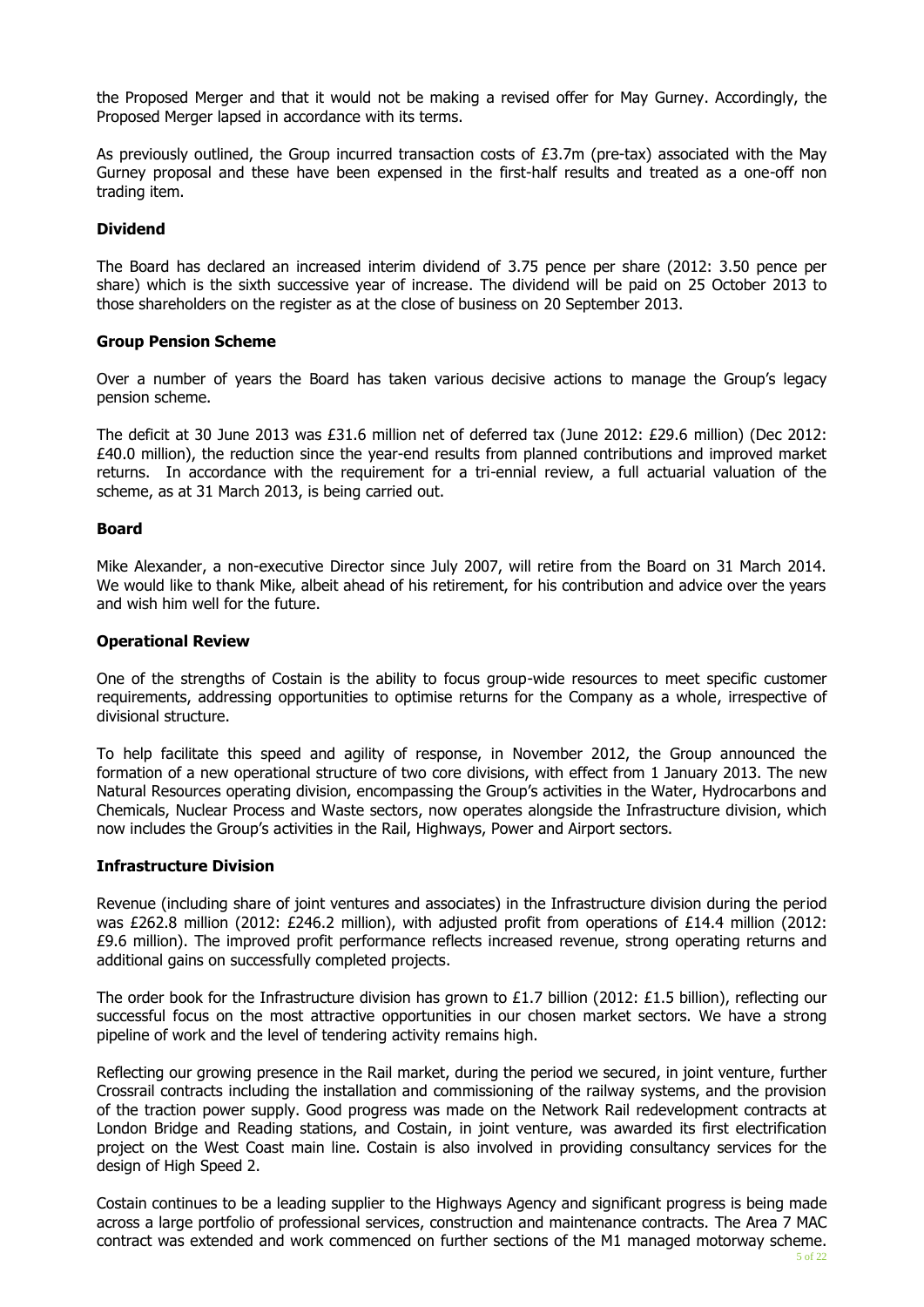Transport for London awarded the Hammersmith Flyover strengthening project following the appointment to their highways framework contract.

In Power, Costain was awarded its first contract by UK Power Networks on the 132kV and 33kV overhead line framework. Costain continued to provide operating services and cooling tower re-pack maintenance at Fiddlers Ferry, Ferrybridge and Ratcliffe power stations for SSE and E.ON.

#### **Natural Resources Division**

In the Natural Resources division, revenue (including share of joint ventures and associates) was £199.2 million (2012: £230.9 million). A small adjusted loss from operations of £0.1 million (2012: profit of £5.0 million excluding the profit on PFI transfers) reflects lower revenues, additional costs to complete a project and restructuring and business development costs including the deployment of new skills and capabilities under a strengthened leadership team.

The restructured division has already seen some early success with its order book increased to  $£1.2$  billion (2012: £0.9 billion). The level of tendering activity is also increasing, reflecting the timing and attractiveness of sector opportunities.

Costain is engaged in a number of on-going AMP5 framework contracts with Northumbrian Water, Severn Trent, Southern Water, United Utilities and Welsh Water. The Group has recently announced that it has secured in joint venture its first AMP6 contract, a landmark £1.2 billion integrated service award by Thames Water. The Group is well positioned to secure new contracts or extensions during a Regulatory Review cycle which is expected to require a more integrated service delivery.

In Hydrocarbons and Chemicals, the Group has successfully completed to time and budget the Easington gas terminal for Centrica's York field. The formation of Costain Upstream, which will initially include the ClerkMaxwell and EPC Offshore businesses, is expected to contribute significantly to the division's profitability. Based in Aberdeen, Costain Upstream will deliver engineering, capital projects and asset support services across four principal service lines; Field Development, Subsea Facilities, Topside Facilities, and Floating Systems, and comprises a resource pool of over 350 people including operating and support units in Maidenhead, Teesside, Manchester and Abu Dhabi.

The final, and largest, of the prefabricated modules for the EVAP D nuclear decommissioning project at Sellafield is expected to be shipped to site in September in line with the programme. Work is continuing on various Magnox sites following the award of the 10-year framework contract last year.

In the Waste sector, the Group is completing the PFI contract for the Greater Manchester Waste Disposal Authority. Further progress has been made in the period on the scheme, which utilises a range of sophisticated waste management technologies. One of the two remaining facilities is in an extended commissioning phase with continuing commercial discussions regarding completion.

#### **Land Development**

In the non-core Land Development activity in Spain, revenue for the period was £0.9 million (2012: £0.8 million) with a loss of £0.7 million (2012: £1.0 million). The loss reflects the running costs of the operations and with on-going difficult economic conditions in Spain we continue our moratorium on development activity on our land-bank. Our current activities are focused on our leisure businesses of golf courses and a 600 berth yacht marina which has experienced increased levels of activity in the period.

#### **Risks and uncertainties**

The Board continually assesses and monitors the key risks of the business. The key risks that could affect the Group's medium term performance, and the factors which mitigate these risks, have not significantly changed from those on pages 40 to 41 of the Group's Annual Report for 2012, a copy of which is available from our website [www.costain.com.](http://www.costain.com/)

The Business Review and the notes to these interim financial statements include consideration of uncertainties affecting the Group in the remaining six months of the year.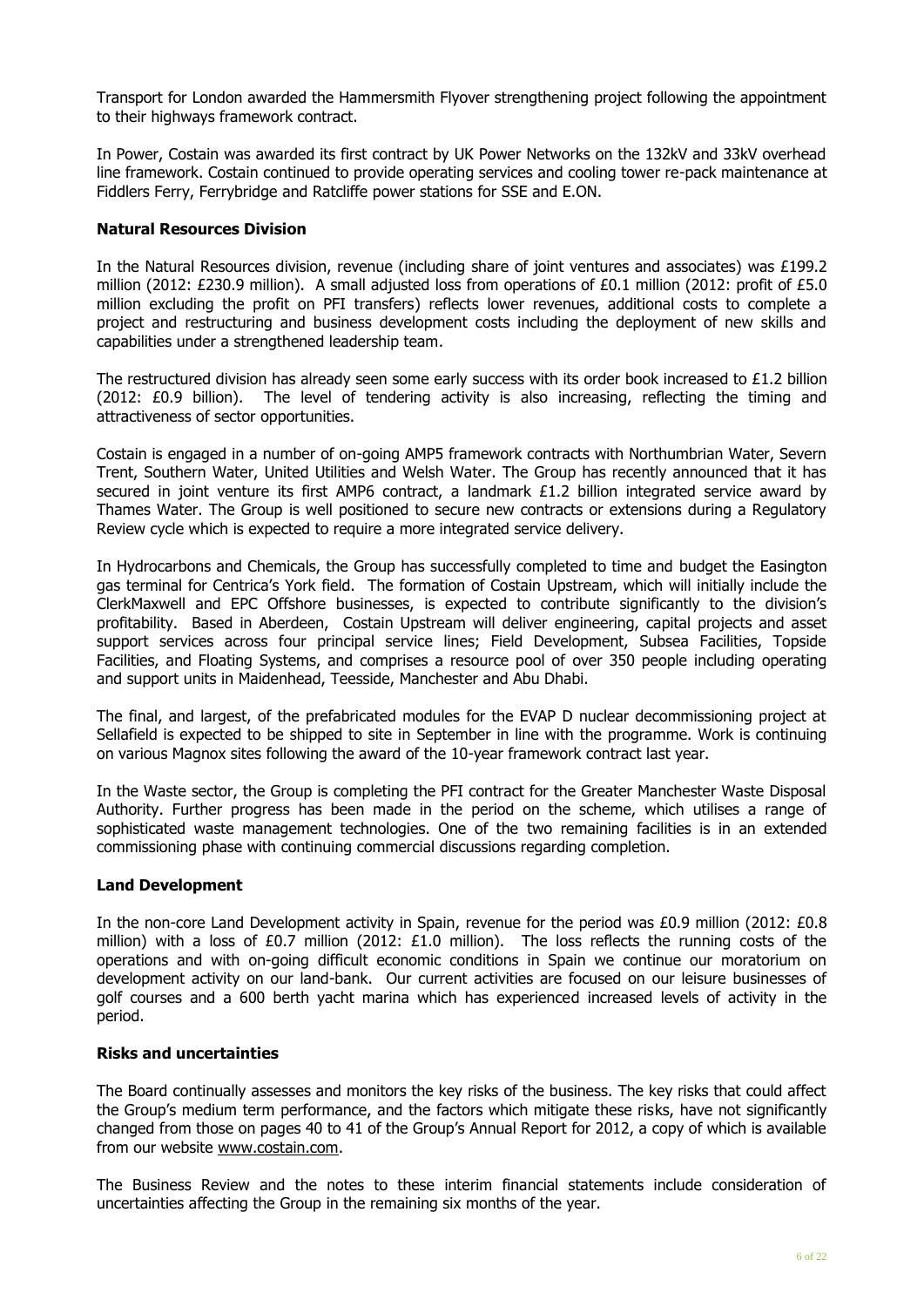#### **Summary & Outlook**

This was an encouraging start to the year with a 20% increase in our order book to £2.9 billion and an increase in underlying operating profit.

Costain is building its order book by generating, through its commitment to 'Engineering Tomorrow', innovative integrated service solutions for major customers who are continuing to invest to address essential national needs.

Costain remains on course to deliver a result for the year in line with the Board's expectations and we are pleased to increase the interim dividend for the sixth successive year.

**David Allvey, Chairman**

**Andrew Wyllie, Chief Executive**

**22 August 2013**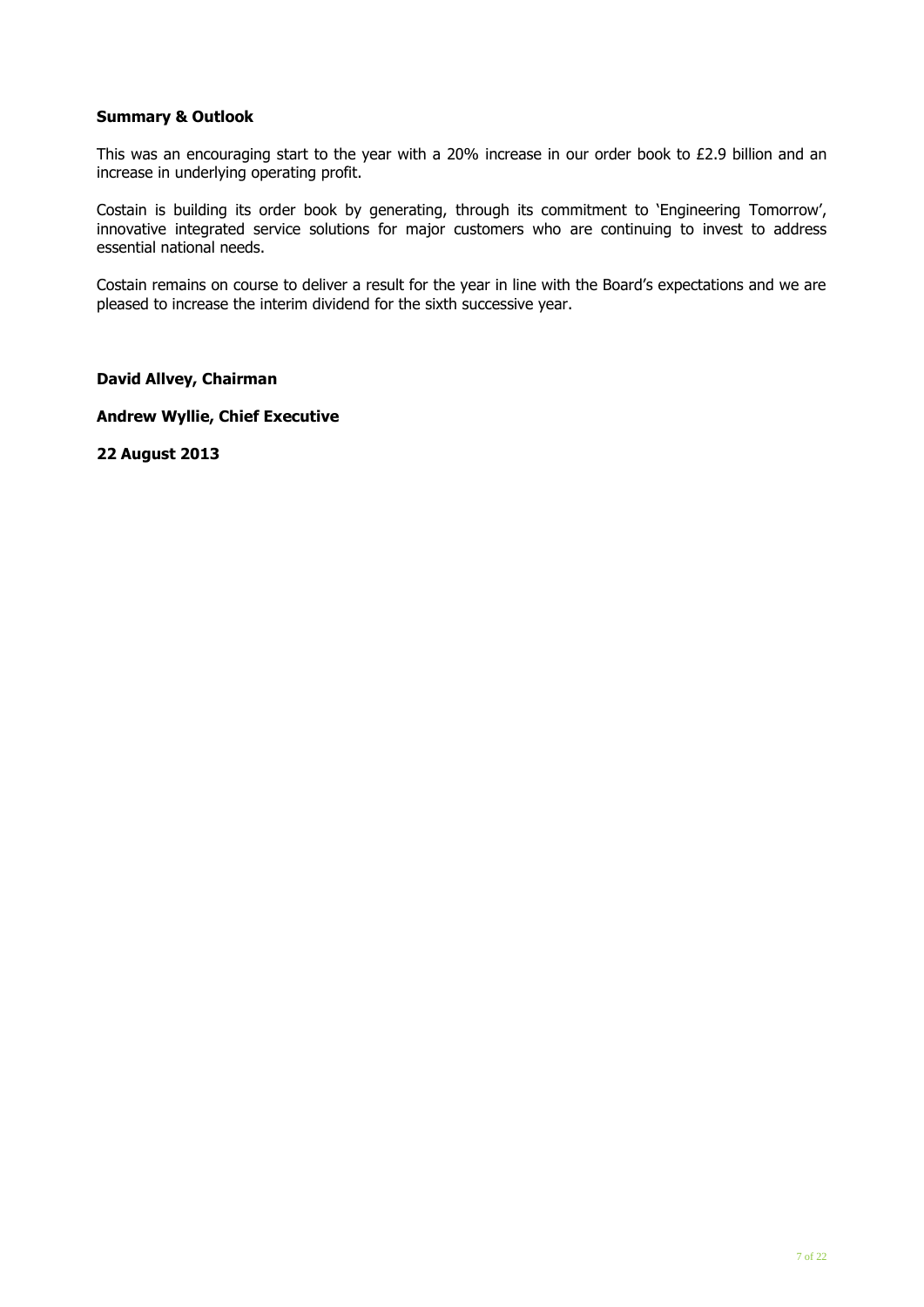#### **Condensed consolidated income statement**

| Half-year ended 30 June,<br>year ended 31 December                       |              | 2013<br>Half-year               |                                                          |                 | 2012<br>Half-year<br>(Restated) |                          | 2012<br>Year<br>(Restated) |                                 |                                  |                 |
|--------------------------------------------------------------------------|--------------|---------------------------------|----------------------------------------------------------|-----------------|---------------------------------|--------------------------|----------------------------|---------------------------------|----------------------------------|-----------------|
|                                                                          |              | <b>Before</b><br>other<br>items | <b>Other</b><br>items                                    | <b>Total</b>    | Before<br>other<br>items        | Other<br>items           | <b>Total</b>               | <b>Before</b><br>other<br>items | Other<br>items                   | Total           |
|                                                                          | <b>Notes</b> | £m                              | £m                                                       | £m              | £m                              | £m                       | £m                         | £m                              | £m                               | £m              |
| Revenue<br>Less: Share of revenue of<br>joint ventures and<br>associates | 3            | 462.9<br>(36.1)                 | $\qquad \qquad \blacksquare$<br>$\overline{\phantom{a}}$ | 462.9<br>(36.1) | 477.9<br>(43.2)                 |                          | 477.9<br>(43.2)            | 934.5<br>(86.1)                 | $\blacksquare$<br>$\blacksquare$ | 934.5<br>(86.1) |
|                                                                          |              | 426.8                           | ۰                                                        | 426.8           | 434.7                           | $\overline{\phantom{a}}$ | 434.7                      | 848.4                           | $\overline{\phantom{a}}$         | 848.4           |
| <b>Group revenue</b>                                                     |              |                                 |                                                          |                 |                                 |                          |                            |                                 |                                  |                 |
| Cost of sales                                                            |              | (402.0)                         | $\blacksquare$                                           | (402.0)         | (409.9)                         | $\blacksquare$           | (409.9)                    | (794.2)                         | $\blacksquare$                   | (794.2)         |
| Gross profit                                                             |              | 24.8                            | ٠                                                        | 24.8            | 24.8                            | $\overline{\phantom{a}}$ | 24.8                       | 54.2                            | $\overline{\phantom{a}}$         | 54.2            |
| Administrative expenses                                                  |              | (14.1)                          |                                                          | (14.1)          | (14.4)                          |                          | (14.4)                     | (29.7)                          |                                  | (29.7)          |
| Pension liability<br>management<br>Exceptional transaction               |              |                                 |                                                          |                 | (2.7)                           |                          | (2.7)                      | (2.8)                           |                                  | (2.8)           |
| costs                                                                    |              |                                 | (3.7)                                                    | (3.7)           |                                 |                          |                            |                                 |                                  |                 |
| Amortisation of acquired<br>intangible assets<br>Employment related      |              |                                 | (0.6)                                                    | (0.6)           | $\qquad \qquad \blacksquare$    | (0.7)                    | (0.7)                      |                                 | (1.7)                            | (1.7)           |
| deferred consideration                                                   |              |                                 | (1.0)                                                    | (1.0)           | $\overline{\phantom{a}}$        | (0.9)                    | (0.9)                      |                                 | (1.7)                            | (1.7)           |
| <b>Group operating profit</b>                                            |              | 10.7                            | (5.3)                                                    | 5.4             | 7.7                             | (1.6)                    | 6.1                        | 21.7                            | (3.4)                            | 18.3            |
| Profit on sale of interests<br>in joint ventures and<br>associates       |              |                                 |                                                          |                 | 10.5                            | ÷                        | 10.5                       | 10.5                            | $\qquad \qquad \blacksquare$     | 10.5            |
| Share of results of joint<br>ventures and associates                     |              | (0.7)                           |                                                          | (0.7)           | (0.6)                           |                          | (0.6)                      | (1.4)                           |                                  | (1.4)           |
| <b>Profit from operations</b>                                            | 3            | 10.0                            | (5.3)                                                    | 4.7             | 17.6                            | (1.6)                    | 16.0                       | 30.8                            | (3.4)                            | 27.4            |
| Finance income                                                           |              | 0.4                             |                                                          | 0.4             | 0.5                             |                          | 0.5                        | 1.0                             |                                  | 1.0             |
| Finance expense                                                          |              | (2.0)                           |                                                          | (2.0)           | (1.8)                           |                          | (1.8)                      | (3.7)                           |                                  | (3.7)           |
| Net finance expense                                                      | 4            | (1.6)                           | ٠                                                        | (1.6)           | (1.3)                           | $\overline{a}$           | (1.3)                      | (2.7)                           | $\qquad \qquad \blacksquare$     | (2.7)           |
| Profit before tax                                                        |              | 8.4                             | (5.3)                                                    | 3.1             | 16.3                            | (1.6)                    | 14.7                       | 28.1                            | (3.4)                            | 24.7            |
| Income tax                                                               | 5            | (1.4)                           | 1.1                                                      | (0.3)           | (1.8)                           | 0.4                      | (1.4)                      | (2.2)                           | 0.6                              | (1.6)           |
| Profit for the period<br>attributable to equity<br>holders of the parent |              | 7.0                             | (4.2)                                                    | 2.8             | 14.5                            | (1.2)                    | 13.3                       | 25.9                            | (2.8)                            | 23.1            |
| <b>Earnings per share</b>                                                |              |                                 |                                                          |                 |                                 |                          |                            |                                 |                                  |                 |
| Basic                                                                    | 6            | 10.6p                           | (6.4)p                                                   | 4.3p            | 22.2p                           | (1.9)p                   | 20.4p                      | 39.7p                           | (4.3)p                           | 35.4p           |
| Diluted                                                                  | 6            | 10.4p                           | (6.2)p                                                   | 4.2p            | 21.8p                           | (1.8)p                   | 20.0 <sub>p</sub>          | 38.3p                           | (4.1)p                           | 34.2p           |

During the period, previous period and previous year the impact of business disposals was not material and, therefore all results are classified as arising from continuing operations.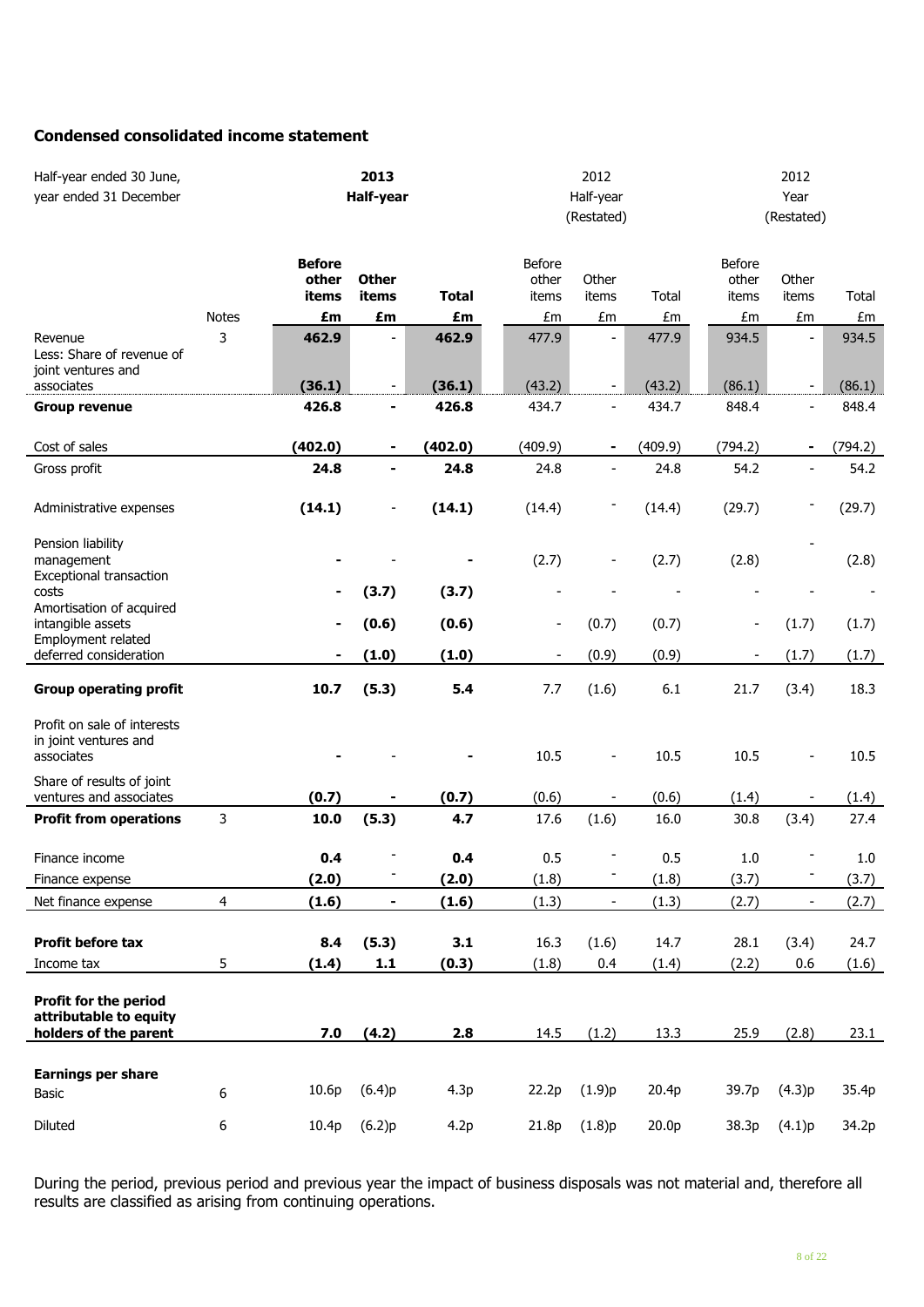# **Condensed consolidated statement of comprehensive income and expense**

| Half-year ended 30 June, year ended<br>31 December                                                                                       | 2013          | 2012                    | 2012               |
|------------------------------------------------------------------------------------------------------------------------------------------|---------------|-------------------------|--------------------|
|                                                                                                                                          | Half-<br>year | Half-year<br>(Restated) | Year<br>(Restated) |
|                                                                                                                                          |               |                         |                    |
| <b>Profit for the period</b>                                                                                                             | £m            | £m                      | £m                 |
|                                                                                                                                          | 2.8           | 13.3                    | 23.1               |
| Items that are or may be reclassified<br>subsequently to profit or loss:<br>Exchange differences on translation of foreign<br>operations | (0.7)         | (0.6)                   | (1.1)              |
| Cash flow hedges<br>Group:                                                                                                               |               |                         |                    |
| Effective portion of changes in fair value during<br>period                                                                              |               | (0.1)                   |                    |
| Net changes in fair value transferred to retained<br>earnings                                                                            | 0.2           | 0.1                     | 0.1                |
| Joint ventures and associates:                                                                                                           |               |                         |                    |
| Effective portion of changes in fair value (net of<br>tax) during period                                                                 | (0.1)         | (0.1)                   | (0.4)              |
| Net changes in fair value (net of tax) transferred to<br>the income statement                                                            |               | 4.0                     | 4.0                |
| Items that will never be reclassified to profit or<br>loss:                                                                              |               |                         |                    |
| Actuarial gains/(losses) on defined benefit<br>pension scheme                                                                            | 6.5           | (8.4)                   | (23.0)             |
| Tax recognised on actuarial (gains)/losses<br>recognised directly in equity                                                              | (1.5)         | 0.5                     | 2.4                |
| <b>Other comprehensive</b><br>income/(expense) for the period                                                                            | 4.4           | (4.6)                   | (18.0)             |
| <b>Total comprehensive income and</b><br>expense for the period attributable to<br>equity holders of the parent                          | 7.2           | 8.7                     | 5.1                |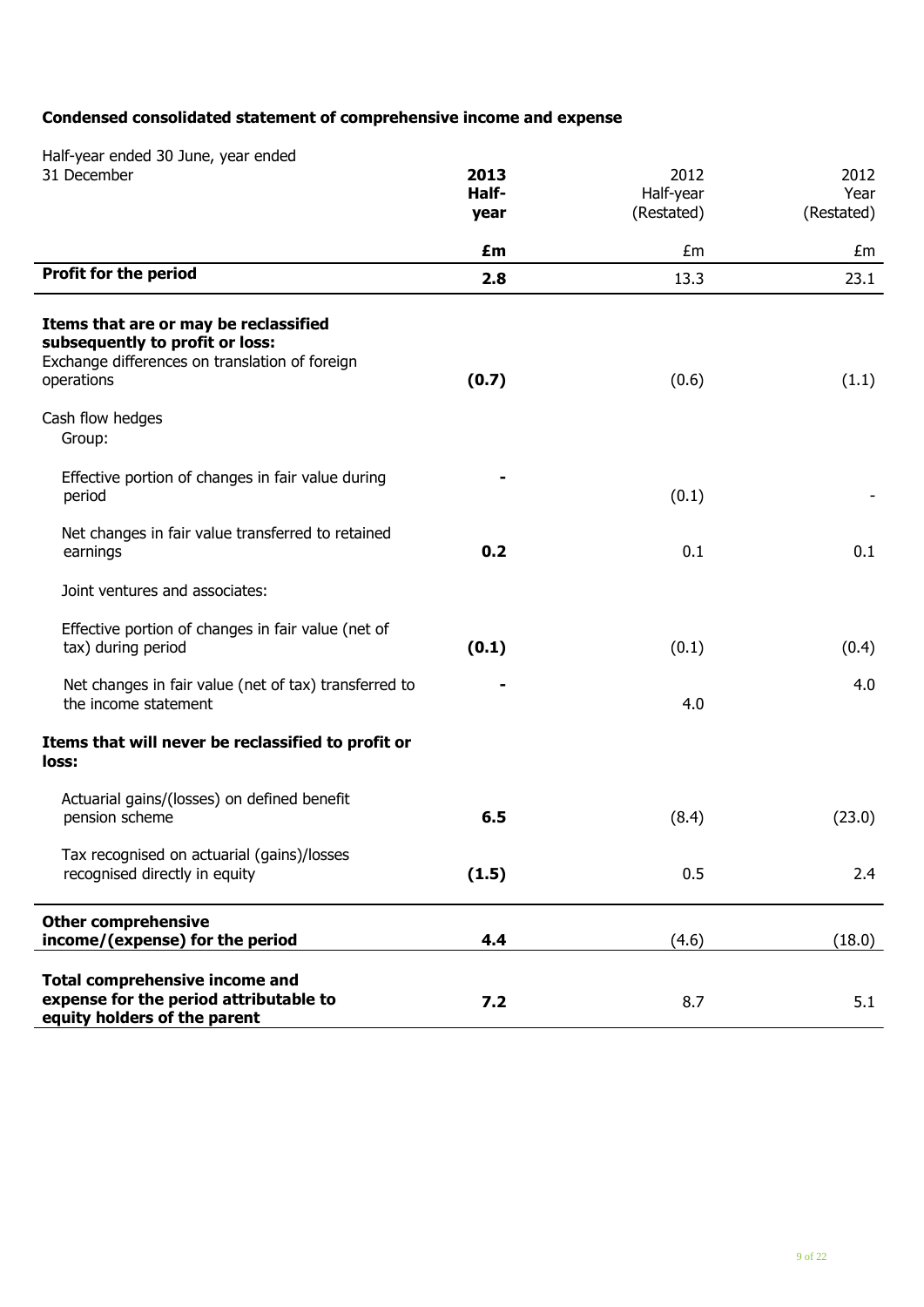# **Condensed consolidated statement of changes in equity**

|                                              | Share   | Share   | Translation | Hedging | Retained | <b>Total</b> |
|----------------------------------------------|---------|---------|-------------|---------|----------|--------------|
|                                              | capital | premium | reserve     | reserve | earnings | equity       |
|                                              | £m      | £m      | £m          | £m      | £m       | £m           |
| At 1 January 2012                            | 32.4    | 3.3     | 6.1         | (4.9)   | (6.1)    | 30.8         |
| Profit for the period                        |         |         |             |         | 13.3     | 13.3         |
| Other comprehensive                          |         |         |             |         |          |              |
| (expense)/income                             |         |         | (0.6)       | 3.9     | (7.9)    | (4.6)        |
| Issue of ordinary shares under employee      |         |         |             |         |          |              |
| share option plans                           | 0.3     |         |             |         | (0.3)    |              |
| Equity-settled share-based payments          |         |         |             |         | 1.2      | 1.2          |
| Dividend paid                                |         | 0.2     |             |         | (4.4)    | (4.2)        |
| At 30 June 2012                              | 32.7    | 3.5     | 5.5         | (1.0)   | (4.2)    | 36.5         |
|                                              |         |         |             |         |          |              |
| Profit for the period                        |         |         |             |         | 9.8      | 9.8          |
| Other comprehensive expense                  |         |         | (0.5)       | (0.2)   | (12.7)   | (13.4)       |
| Equity-settled share-based payments          |         |         |             |         | 0.9      | 0.9          |
| Dividend paid                                | 0.1     | 0.2     |             |         | (2.3)    | (2.0)        |
| At 31 December 2012                          | 32.8    | 3.7     | 5.0         | (1.2)   | (8.5)    | 31.8         |
|                                              |         |         |             |         | 2.8      | 2.8          |
| Profit for the period<br>Other comprehensive |         |         |             |         |          |              |
| (expense)/income                             |         |         | (0.7)       | 0.1     | 5.0      | 4.4          |
| Issue of ordinary shares under employee      |         |         |             |         |          |              |
| share option plans                           | 0.3     |         |             |         | (0.3)    |              |
| Equity-settled share-based payments          |         |         |             |         | 1.0      | 1.0          |
| Dividend paid                                |         | 0.2     |             |         | (4.7)    | (4.5)        |
| At 30 June 2013                              | 33.1    | 3.9     | 4.3         | (1.1)   | (4.7)    | 35.5         |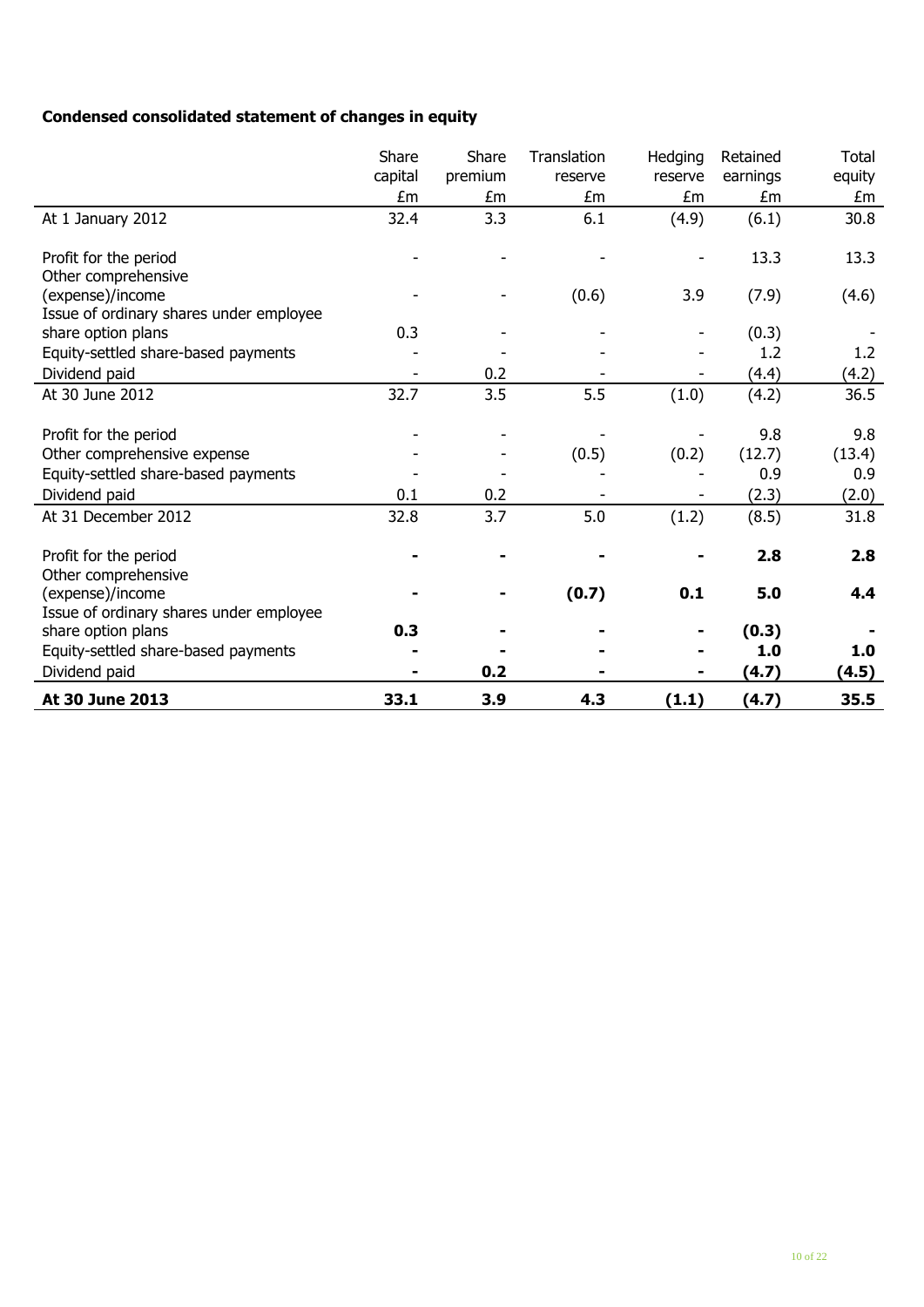# **Condensed consolidated statement of financial position**

Half-year as at 30 June, year as at 31

| December                              | <b>Notes</b> | 2013       | 2012            | 2012             |
|---------------------------------------|--------------|------------|-----------------|------------------|
|                                       |              | Half-      |                 |                  |
|                                       |              | year<br>£m | Half-year<br>£m | Year<br>£m       |
| <b>Assets</b>                         |              |            |                 |                  |
| <b>Non-current assets</b>             |              |            |                 |                  |
| Intangible assets                     | 8            | 18.5       | 19.6            | 18.7             |
| Property, plant and equipment         | 8            | 8.8        | 10.4            | 9.1              |
| Investments in equity accounted joint |              |            |                 |                  |
| ventures                              |              | 34.9       | 20.4            | 36.1             |
| Investments in equity accounted       |              |            |                 |                  |
| associates                            |              | 0.8        | 1.2             | 1.6              |
| Loans to equity accounted joint       |              |            |                 |                  |
| ventures                              |              | 1.7        | 15.3            |                  |
| Loans to equity accounted associates  |              | 4.8        | 1.5             | 2.7              |
| Other                                 |              | 19.4       | 26.1            | 17.5             |
| Deferred tax                          |              | 15.2       | 16.1            | 17.4             |
| <b>Total non-current assets</b>       |              | 104.1      | 110.6           | 103.1            |
|                                       |              |            |                 |                  |
| <b>Current assets</b>                 |              |            |                 |                  |
| Inventories                           |              | 1.6        | 1.8             | 1.7 <sub>2</sub> |
| Trade and other receivables           |              | 191.9      | 182.9           | 181.5            |
| Cash and cash equivalents             |              | 75.3       | 133.2           | 107.4            |
| <b>Total current assets</b>           |              | 268.8      | 317.9           | 290.6            |
| <b>Total assets</b>                   |              | 372.9      | 428.5           | 393.7            |
|                                       |              |            |                 |                  |
| <b>Equity</b>                         |              |            |                 |                  |
| Share capital                         | 10           | 33.1       | 32.7            | 32.8             |
| Share premium                         |              | 3.9        | 3.5             | 3.7              |
| Foreign currency translation reserve  |              | 4.2        | 5.5             | 5.0              |
| Hedging reserve                       |              | (1.1)      | (1.0)           | (1.2)            |
| Retained earnings                     |              | (4.6)      | (4.2)           | (8.5)            |
| Total equity attributable to equity   |              |            |                 |                  |
| holders of the parent                 |              | 35.5       | 36.5            | 31.8             |
|                                       |              |            |                 |                  |
| <b>Liabilities</b>                    |              |            |                 |                  |
| <b>Non-current liabilities</b>        |              |            |                 |                  |
| Retirement benefit obligations        | 9            | 41.1       | 39.0            | 51.9             |
| Other payables                        |              | 2.2        | 7.3             | 5.0              |
| Provisions for other liabilities and  |              |            |                 |                  |
| charges                               |              | 0.8        | 2.3             | 1.9              |
| <b>Total non-current liabilities</b>  |              | 44.1       | 48.6            | 58.8             |
|                                       |              |            |                 |                  |
| <b>Current liabilities</b>            |              |            |                 |                  |
| Trade and other payables              |              | 278.3      | 338.3           | 297.6            |
| Income tax liabilities                |              | 1.7        | 1.7             | 1.7              |
| <b>Bank overdrafts</b>                |              | 1.0        | 1.7             | 1.7              |
| Interest bearing loans and borrowings |              | 10.0       |                 |                  |
| Provisions for other liabilities and  |              |            |                 |                  |
| charges                               |              | 2.3        | 1.7             | 2.1              |
| <b>Total current liabilities</b>      |              | 293.3      | 343.4           | 303.1            |
| <b>Total liabilities</b>              |              | 337.4      | 392.0           | 361.9            |
| <b>Total equity and liabilities</b>   |              | 372.9      | 428.5           | 393.7            |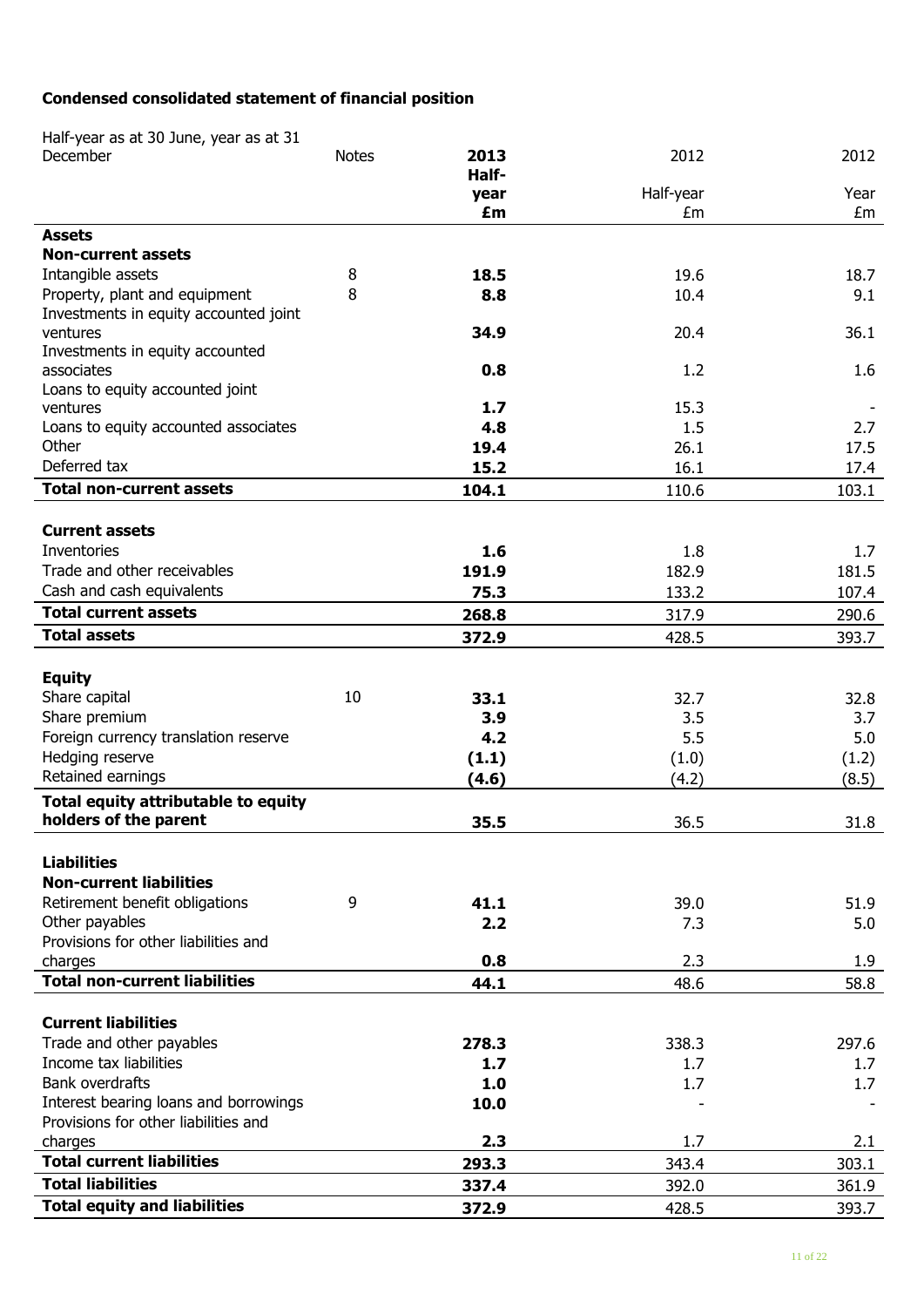### **Condensed consolidated cash flow statement**

Half -year ended 30 June, year ended 31 December **2013** 2012 2012 **Half year** Half -year (Restated) Year (Restated) **£m** £m £m **Cash flows from operating activities Profit for the period 2.8** 13.3 23.1 Adjustments for: Share of results of joint ventures and associates **0.7** 0.6 1.4 Finance income **(0.4)** (0.5) (1.0) Finance expense **2.0 2.0 1.8** 3.7 **Income tax 1.6 1.6 1.6 1.6 1.6 1.6 1.6 1.6 1.6 1.6 1.6 1.6 1.6 1.6 1.6 1.6 1.6 1.6** Profit on sales of interests in joint ventures and associates **-** (10.5) (10.5) Depreciation of property, plant and equipment **0.9** 1.2 2.3 Amortisation of intangible assets **0.7** 0.7 0.7 1.8 Employment related deferred consideration **1.0** 0.9 1.7 Share-based payments expense **1.3** 1.3 1.6 1.6 2.9 **Cash from operations before changes in working capital and provisions 9.3** 10.5 27.0 Decrease in inventories **0.1 0.4** 0.6 0.6 (Increase)/decrease in receivables **(13.1)** (4.6) 4.1 Decrease in payables **(23.1)** (4.7) (48.1)

| Decrease in payables                     | (23.1) | (4.7) | (48.I) |
|------------------------------------------|--------|-------|--------|
| Movement in provisions and employee      |        |       |        |
| benefits                                 | (6.3)  | (3.4) | (5.9)  |
| Cash used by operations                  | (33.1) | (1.8) | (22.3) |
| Interest received                        | 0.4    | 0.3   | 1.0    |
| Interest paid                            | (0.6)  | (1.0) | (1.8)  |
| Net cash used by operating               |        |       |        |
| activities                               | (33.3) | (2.5) | (23.1) |
| <b>Cash flows from investing</b>         |        |       |        |
| activities                               |        |       |        |
| Dividends received from joint ventures   |        |       |        |
| and associates                           | 1.3    | 0.5   | 0.6    |
| Additions to property, plant and         |        |       |        |
| equipment                                | (0.6)  | (0.2) | (0.8)  |
| Additions to intangible assets           | (0.5)  |       | (0.1)  |
| Proceeds of disposals of property, plant |        |       |        |
| and equipment                            |        |       | 0.6    |
| Additions to loans to joint ventures and |        |       |        |
| associates                               | (3.7)  | (2.2) | (5.4)  |
| Net cash used by investing               |        |       |        |
| activities                               | (3.5)  | (1.9) | (5.1)  |

Proceeds from borrowings **10.0** 

 $(0.1)$ 

- 0.6

-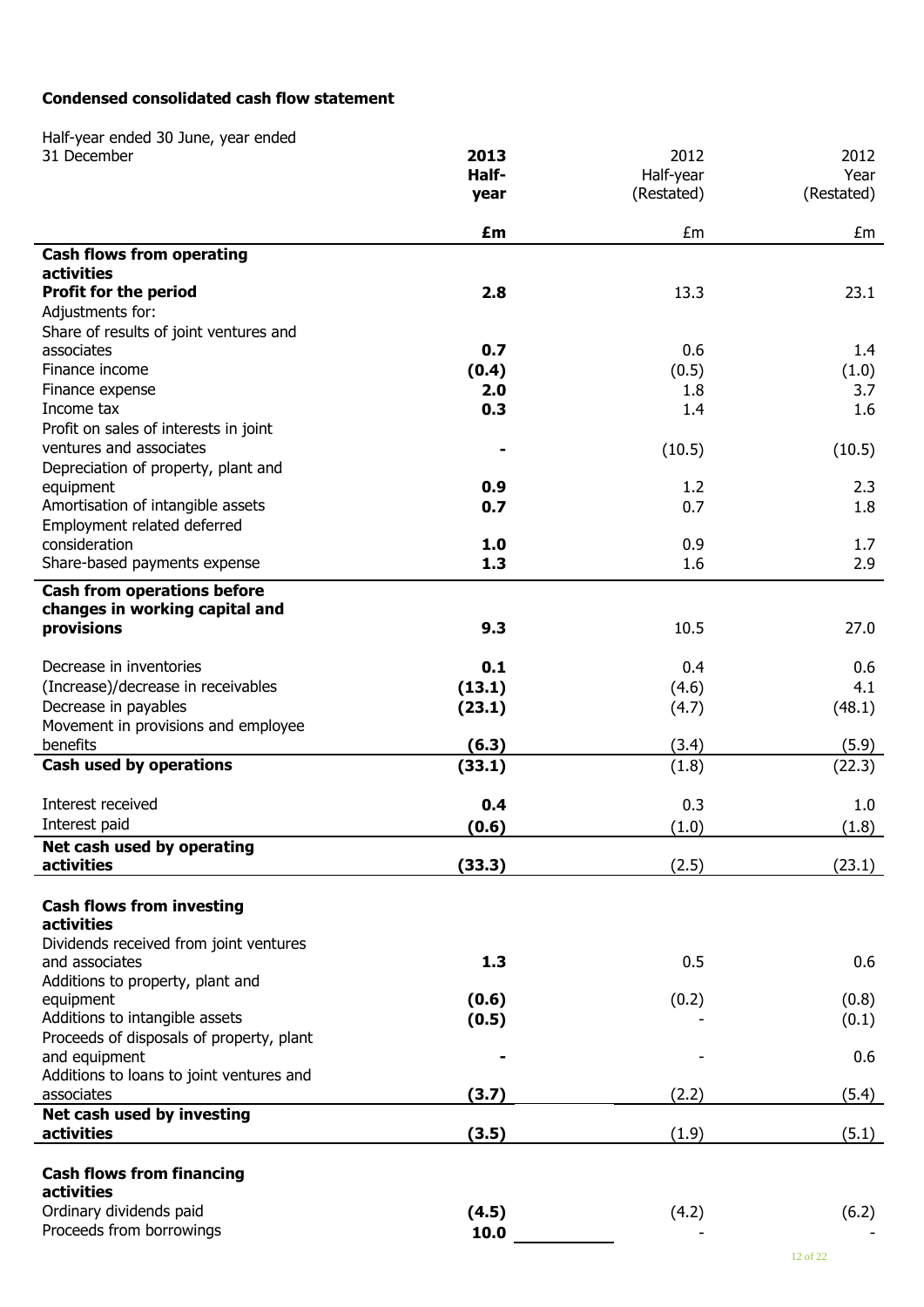| Cash from/(used by) financing<br>activities                                                            | 5.5    | (4.2) | (6.2)  |
|--------------------------------------------------------------------------------------------------------|--------|-------|--------|
| Net decrease in cash, cash<br>equivalents and overdrafts                                               | (31.3) | (8.6) | (34.4) |
| Cash, cash equivalents and overdrafts<br>at beginning of the period<br>Effect of foreign exchange rate | 105.7  | 140.1 | 140.1  |
| changes                                                                                                | (0.1)  | -     |        |
| Cash, cash equivalents and<br>overdrafts at end of the period                                          | 74.3   | 131.5 | 105.7  |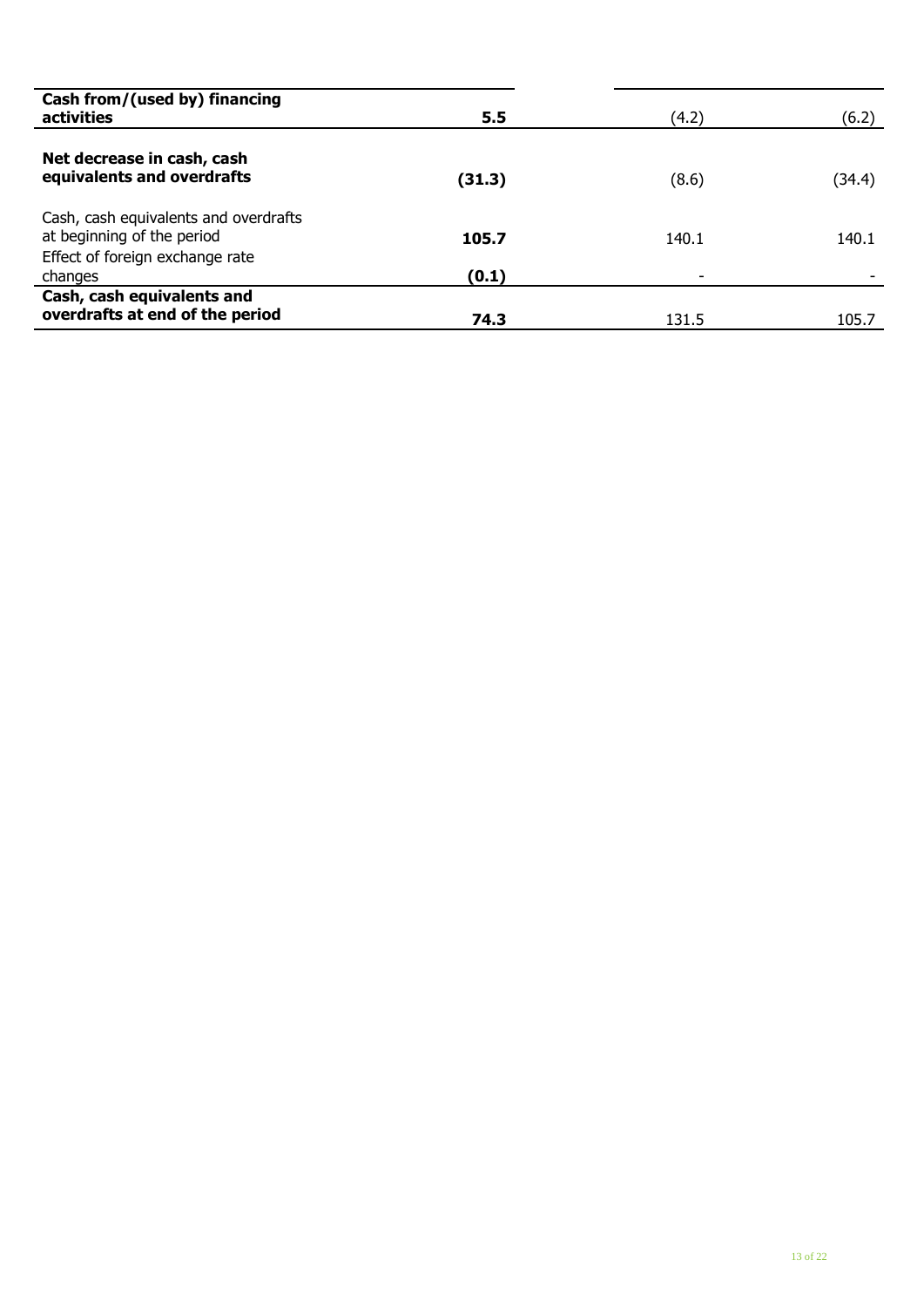#### **Notes to the interim financial statements**

#### **1. General information**

Costain Group PLC (the Company) is a public limited company incorporated in the United Kingdom. The address of its registered office and principal place of business is Costain House, Vanwall Business Park, Maidenhead, Berkshire SL6 4UB.

The Condensed consolidated interim financial statements are presented in pounds sterling, rounded to the nearest hundred thousand.

The comparative figures for the financial year ended 31 December 2012 are not the Company's full statutory accounts for that financial year. Those accounts have been reported on by the Company's auditors and delivered to the Registrar of Companies. The report of the auditors was (i) unqualified, (ii) did not include a reference to any matters to which the auditors drew attention by way of emphasis without qualifying their report, and (iii) did not contain a statement under section 498 (2) or (3) of the Companies Act 2006.

After making enquiries and reviewing the latest forecasts, the directors believe that the Group has adequate resources to continue in operational existence for the foreseeable future. Accordingly, they continue to adopt the going concern basis in preparing the interim financial statements.

#### **2. Statement of compliance**

This interim financial information for the half-year ended 30 June 2013 has been prepared in accordance with IAS 34 Interim Financial Reporting as adopted by the European Union and with the Disclosure and Transparency Rules of the Financial Conduct Authority. The interim financial information should be read in conjunction with the Annual Report for the year ended 31 December 2012.

The Group has adopted the amendments to IAS 19 (revised 2011) "Employee Benefits" (see below) and Amendments to IAS 1 'Presentation of Items of Other Comprehensive Income' which requires an entity to present the items of other comprehensive income that may be recycled to profit or loss in the future, separately from those that would never be recycled to profit or loss. All other accounting policies and presentation applied in this Condensed set of financial statements are consistent with those described in the Annual Report for the year ended 31 December 2012.

IAS 19 (Revised) 'Employee Benefits' requires the financing cost of a defined benefit scheme to be calculated on the net asset or liability. It is effective for 2013 and the 2012 figures have been restated. The impact of the restatement of 2012 is to reduce operating profit by £0.6 million (half-year £0.3 million) and to increase pension interest expense by £0.8 million (half year £0.4 million) with a corresponding increase in other comprehensive income. The change has no impact on the pension liability or cash.

The Board approved the unaudited interim financial statements on 22 August 2013.

The Group's principal risks and uncertainties are consistent with those noted in the Annual Report for the year ended 31 December 2012. The Directors consider that the significant areas of judgment made by management that have significant effect on the Group's performance and estimates with a significant risk of material adjustment in the second half of the year are unchanged from those identified on page 91 of the Annual Report for the year ended 31 December 2012.

#### **3. Business segment information**

The Group now has three business segments (see below): Natural Resources, Infrastructure, and Land Development operations in Spain. The segments are strategic business units with separate management and have different core customers or offer different services.

In November 2012, the Group announced the formation of the new Natural Resources operating division, encompassing the Water, Hydrocarbons and Chemicals, Nuclear Process and Waste sectors. The division combined most of the existing Energy & Process and Environment divisions with some support service activities previously in Infrastructure. The new divisional structure enables the Group to align itself more closely with its customers' evolving requirements and to combine further its front end process engineering, project delivery and operations capability into an integrated service for customers.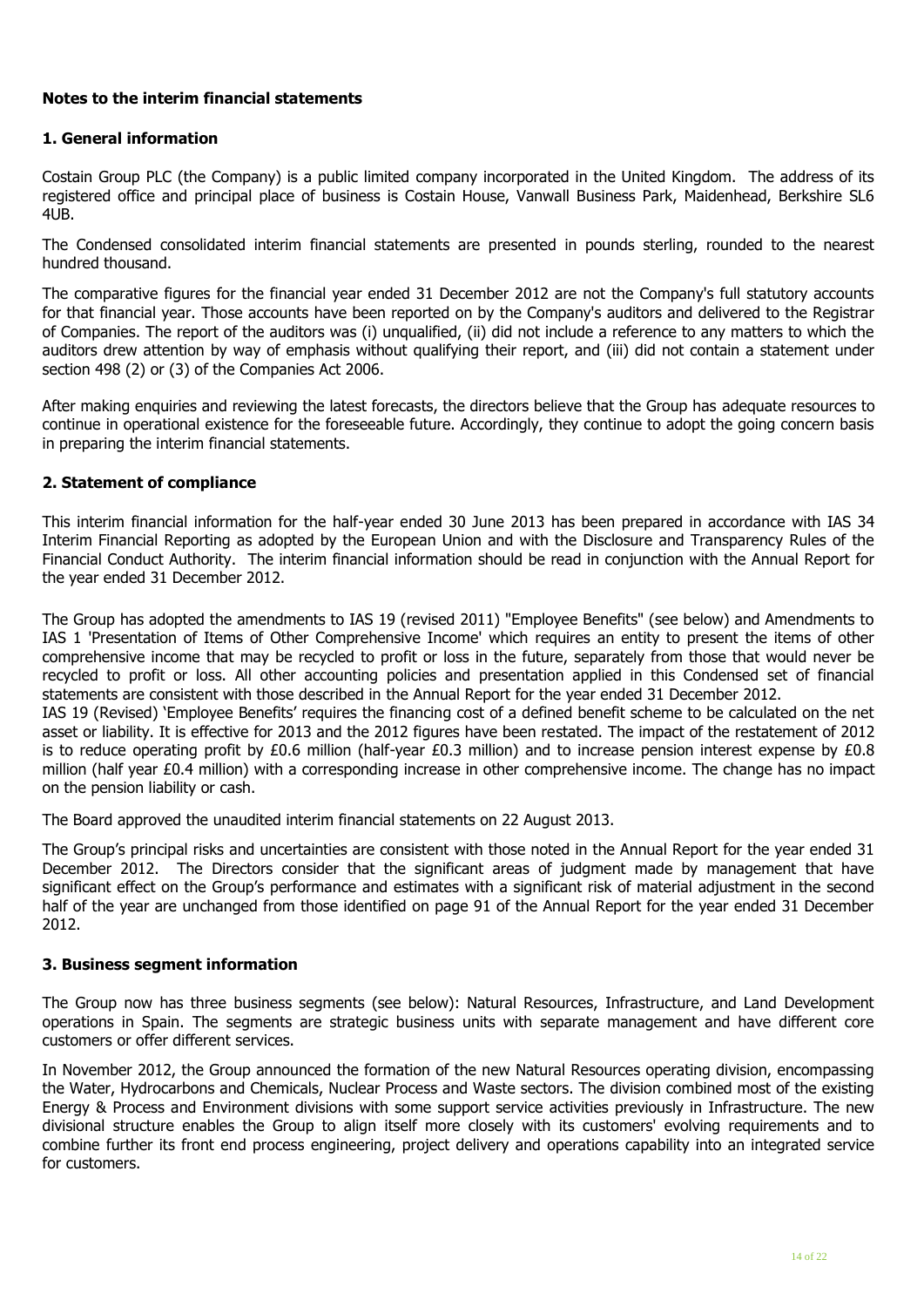# **Half-year ended 30 June 2013**

|                                     | <b>Natural</b><br><b>Resources</b> | <b>Infrastructure</b> | Land<br><b>Development</b> | <b>Central</b><br>costs | <b>Total</b> |
|-------------------------------------|------------------------------------|-----------------------|----------------------------|-------------------------|--------------|
|                                     | £m                                 | £m                    | £m                         | £m                      | £m           |
| <b>External revenue</b>             | 164.0                              | 262.8                 |                            |                         | 426.8        |
| Share of revenue of JVs and         |                                    |                       |                            |                         |              |
| associates                          | 35.2                               |                       | 0.9                        |                         | 36.1         |
| Total segment revenue               | 199.2                              | 262.8                 | 0.9                        |                         | 462.9        |
|                                     |                                    |                       |                            |                         |              |
| Group operating (loss)/profit       | (0.1)                              | 14.4                  |                            | (3.6)                   | 10.7         |
| Share of results of JVs and         |                                    |                       |                            |                         |              |
| associates                          | $\qquad \qquad \blacksquare$       |                       | (0.7)                      |                         | (0.7)        |
| Profit/(loss) from operations       |                                    |                       |                            |                         |              |
| before other items                  | (0.1)                              | 14.4                  | (0.7)                      | (3.6)                   | 10.0         |
| Other items                         |                                    |                       |                            |                         |              |
| Exceptional transactional costs     |                                    |                       |                            | (3.7)                   | (3.7)        |
| Amortisation of acquired intangible |                                    |                       |                            |                         |              |
| assets                              | (0.3)                              | (0.3)                 |                            | ۰                       | (0.6)        |
| Employment related deferred         |                                    |                       |                            |                         |              |
| consideration                       | (0.8)                              | (0.2)                 |                            |                         | (1.0)        |
|                                     |                                    |                       |                            |                         |              |
| Profit/(loss) from operations       | (1.2)                              | 13.9                  | (0.7)                      | (7.3)                   | 4.7          |
| Net finance expense                 |                                    |                       |                            |                         | (1.6)        |
| <b>Profit before tax</b>            |                                    |                       |                            |                         | 3.1          |
|                                     |                                    |                       |                            |                         |              |

| Half-year ended 30 June 2012 |  |
|------------------------------|--|
| (Restated)                   |  |

| (Restated)                          | Natural   | Infrastructure | Land        | Central | Total |
|-------------------------------------|-----------|----------------|-------------|---------|-------|
|                                     | Resources |                | Development | costs   |       |
|                                     | £m        | £m             | £m          | £m      | £m    |
| <b>External revenue</b>             | 188.5     | 246.2          |             |         | 434.7 |
| Share of revenue of JVs and         |           |                |             |         |       |
| associates                          | 42.4      |                | 0.8         |         | 43.2  |
| Total segment revenue               | 230.9     | 246.2          | 0.8         |         | 477.9 |
|                                     |           |                |             |         |       |
| Group operating profit/(loss)       | 4.6       | 9.6            |             | (3.8)   | 10.4  |
| Pension liability management        |           |                |             | (2.7)   | (2.7) |
| Profit on sale of investments       | 10.5      |                |             |         | 10.5  |
| Share of results of JVs and         |           |                |             |         |       |
| associates                          | 0.4       |                | (1.0)       |         | (0.6) |
| Profit/(loss) from operations       |           |                |             |         |       |
| before other items                  | 15.5      | 9.6            | (1.0)       | (6.5)   | 17.6  |
| Other items                         |           |                |             |         |       |
| Amortisation of acquired intangible |           |                |             |         |       |
| assets                              | (0.3)     | (0.4)          |             |         | (0.7) |
| Employment related deferred         |           |                |             |         |       |
| consideration                       | (0.6)     | (0.3)          |             |         | (0.9) |
|                                     |           |                |             |         |       |
| Profit/(loss) from operations       | 14.6      | 8.9            | (1.0)       | (6.5)   | 16.0  |
| Net finance expense                 |           |                |             |         | (1.3) |
| <b>Profit before tax</b>            |           |                |             |         | 14.7  |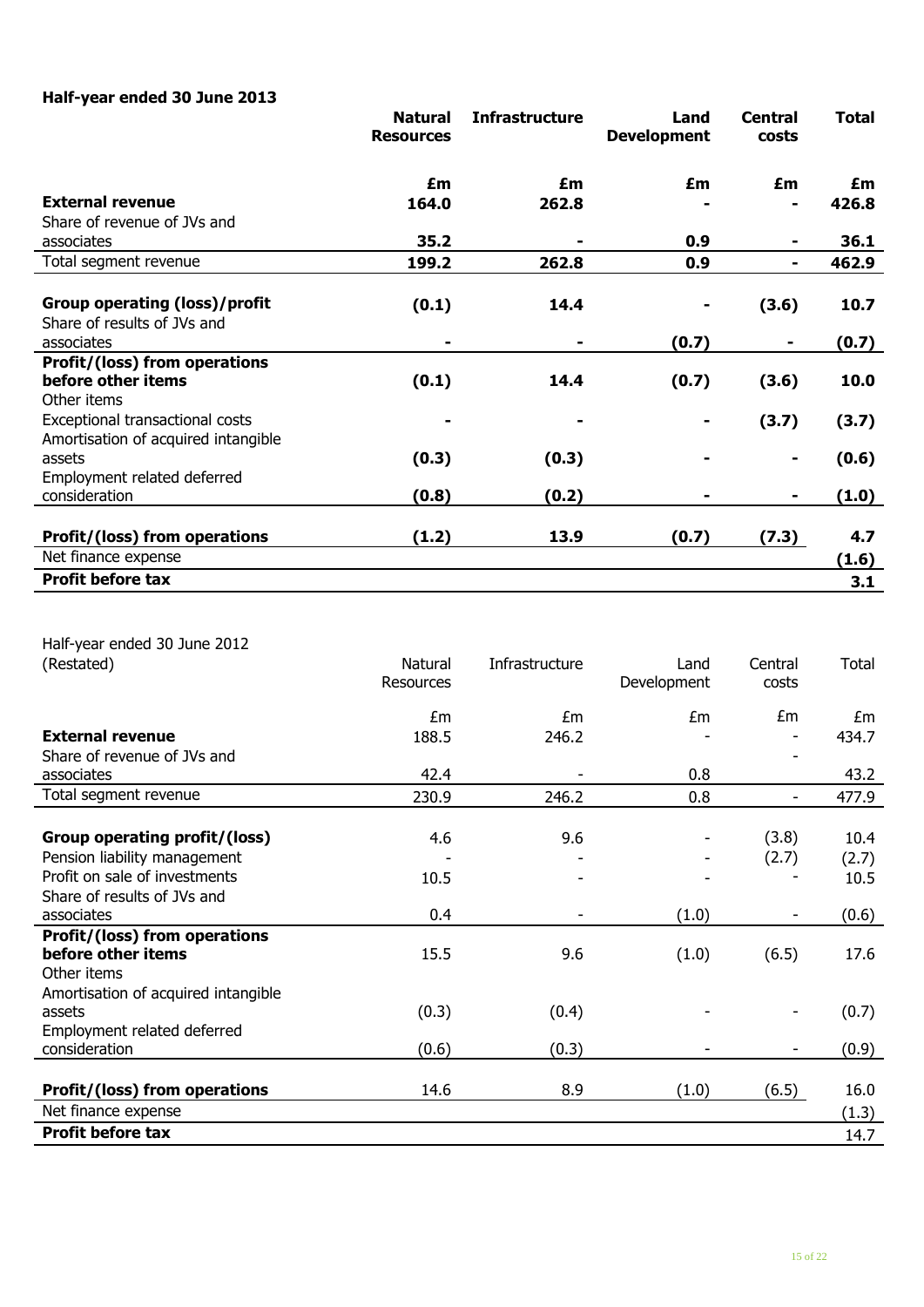| Year ended 31 December 2012<br>(Restated) | Natural<br>Resources | Infrastructure | Land<br>Development | Central<br>costs         | Total |
|-------------------------------------------|----------------------|----------------|---------------------|--------------------------|-------|
|                                           | £m                   | £m             | £m                  | Em                       | £m    |
| <b>External revenue</b>                   | 353.5                | 494.9          |                     |                          | 848.4 |
| Share of revenue of JVs and               |                      |                |                     |                          |       |
| associates                                | 84.2                 |                | 1.9                 |                          | 86.1  |
| Total segment revenue                     | 437.7                | 494.9          | 1.9                 | $\overline{\phantom{0}}$ | 934.5 |
|                                           |                      |                |                     |                          |       |
| Group operating profit/(loss)             | 8.1                  | 23.5           |                     | (7.1)                    | 24.5  |
| Pension liability management              |                      |                |                     | (2.8)                    | (2.8) |
| Profit on sales of JVs and associates     | 10.5                 |                |                     |                          | 10.5  |
| Share of results of JVs and               |                      |                |                     |                          |       |
| associates                                | 0.9                  |                | (2.3)               |                          | (1.4) |
| Profit/(loss) from operations             |                      |                |                     |                          |       |
| before other items                        | 19.5                 | 23.5           | (2.3)               | (9.9)                    | 30.8  |
| Other items                               |                      |                |                     |                          |       |
| Amortisation of acquired intangible       |                      |                |                     |                          |       |
| assets                                    | (0.8)                | (0.9)          |                     |                          | (1.7) |
| Employment related deferred               |                      |                |                     |                          |       |
| consideration                             | (1.2)                | (0.5)          |                     |                          | (1.7) |
|                                           |                      |                |                     |                          |       |
| Profit/(loss) from operations             | 17.5                 | 22.1           | (2.3)               | (9.9)                    | 27.4  |
| Net finance expense                       |                      |                |                     |                          | (2.7) |
| <b>Profit before tax</b>                  |                      |                |                     |                          | 24.7  |

## **4. Net finance expense**

Finance expense includes the interest cost on the net liabilities of the pension scheme of £1.1 million (2012 half-year £0.8 million, 2012 year £1.9 million).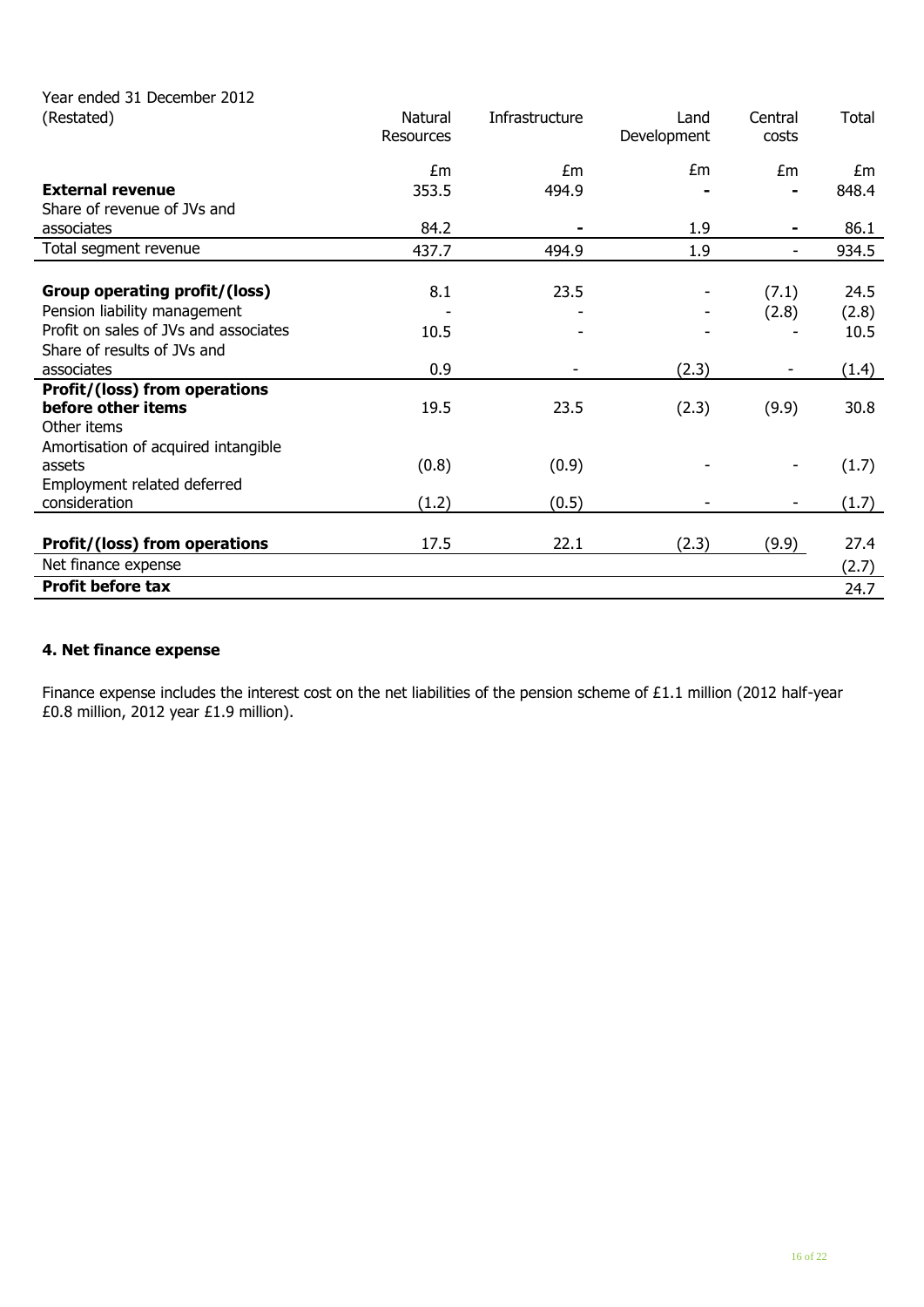#### **5. Income tax**

|                               | 2013           | 2012       | 2012       |
|-------------------------------|----------------|------------|------------|
|                               | Half-year      | Half-year  | Year       |
|                               |                | (Restated) | (Restated) |
|                               | £m             | £m         | £m         |
| UK taxation                   | $\blacksquare$ |            | (0.1)      |
| Deferred tax                  | 0.3            | 1.4        | 1.7        |
| Income tax expense in the     |                |            |            |
| consolidated income statement | 0.3            | 1.4        | 1.6        |
| Effective tax rate            | 9.7%           | 9.5%       | 6.5%       |

The tax charge is represented by the estimate of the effective tax rate for the period.

No account has been taken in these interim financial statements for the reduction in the rate of corporation tax from 23% to 21% with effect from April 2014 and to 20% with effect from April 2015 since the reduced rates were not enacted in the Finance Act 2013 until 17 July 2013.

If the deferred tax asset at 30 June 2013 were computed at 21%, a reduction of £1.3 million would have arisen (£1.8 million credited to the income tax expense and £3.1 million charged to comprehensive income and expense).

A further reduction to reflect the proposed corporation tax rate of 20% from April 2015 would reduce the deferred tax asset by a further £0.7 million.

#### **6. Earnings per share**

The calculation of earnings per share is based on profit for the period of £2.8 million (2012 half-year restated £13.3 million, 2012 year restated £23.1 million) and the number of shares set out below:

|                                                                                                                                                            | 2013<br>Half-year<br><b>Number</b><br>(m) | 2012<br>Half-year<br>Number<br>(m) | 2012<br>Year<br><b>Number</b><br>(m) |
|------------------------------------------------------------------------------------------------------------------------------------------------------------|-------------------------------------------|------------------------------------|--------------------------------------|
| Weighted average number of shares<br>for basic earnings per share calculation<br>Dilutive potential ordinary shares<br>arising from employee share schemes | 65.8<br>1.4                               | 65.1<br>1.3                        | 65.3<br>2.3                          |
| Weighted average number of shares<br>for fully diluted earnings per share<br>calculation                                                                   | 67.2                                      | 66.4                               | 67.6                                 |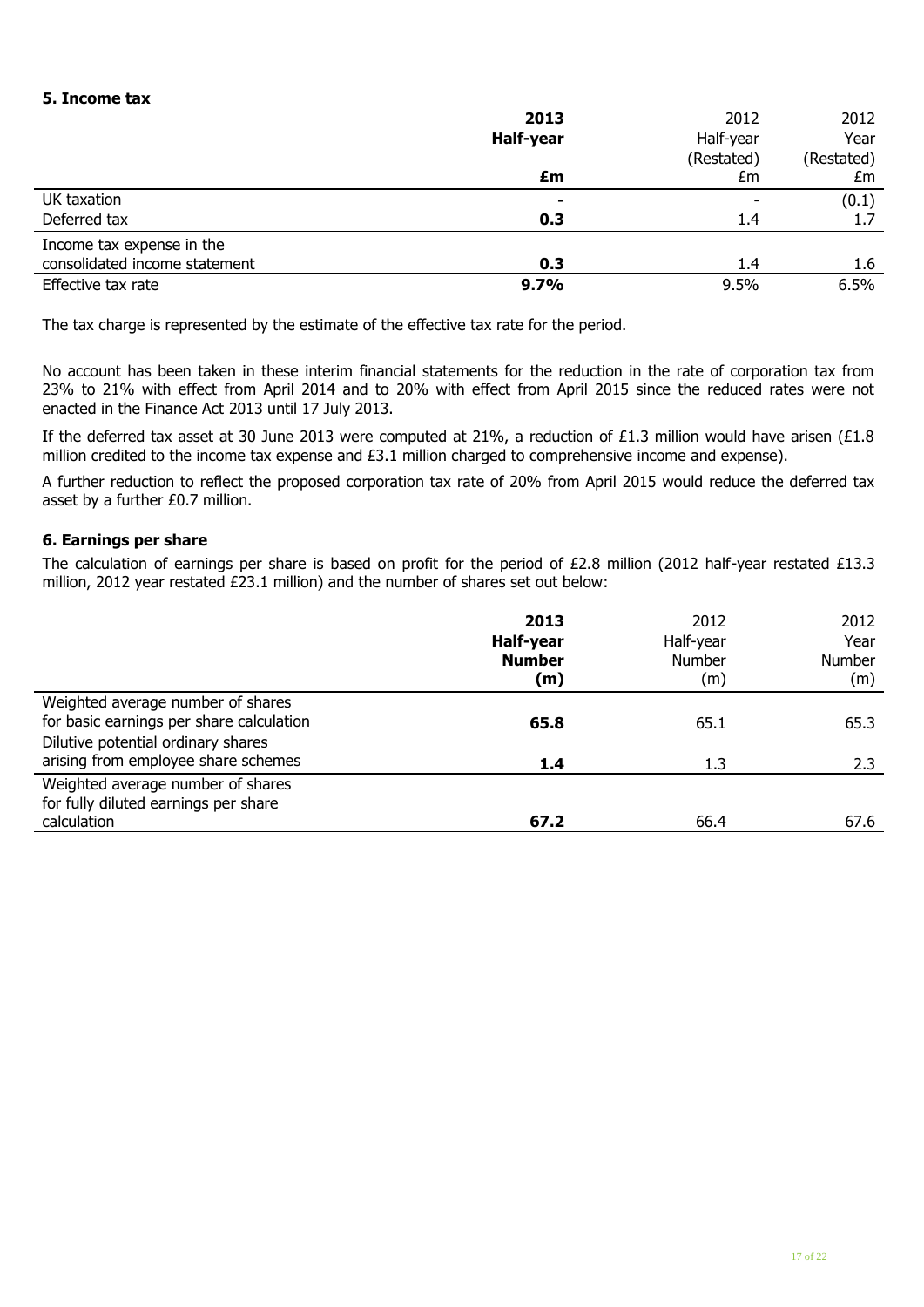### **7. Dividends**

|                                                                                                 | <b>Dividend</b><br>per<br>share<br>pence | <b>Six</b><br>months<br>ended 30<br>June<br>2013<br>£m | Six<br>months<br>ended 30<br>June 2012<br>£m | Year ended<br>31<br>December<br>2012<br>£m |
|-------------------------------------------------------------------------------------------------|------------------------------------------|--------------------------------------------------------|----------------------------------------------|--------------------------------------------|
| Final dividend for the year ended 31<br>December 2011<br>Interim dividend for the year ended 31 | 6.75                                     |                                                        | 4.4                                          | 4.4                                        |
| December 2012<br>Final dividend for the year ended 31                                           | 3.50                                     |                                                        |                                              | 2.3                                        |
| December 2012                                                                                   | 7.25                                     | 4.7                                                    |                                              |                                            |
| Amount recognised as distributions to<br>equity holders in the period                           |                                          | 4.7                                                    | 4.4                                          | 6.7                                        |
| Dividends settled in shares                                                                     |                                          | (0.2)                                                  | (0.2)                                        | (0.5)                                      |
| Dividends settled in cash                                                                       |                                          | 4.5                                                    | 4.2                                          | 6.2                                        |

The proposed interim dividend of 3.75 pence (2012: 3.50 pence) has not been included as a liability in these interim financial statements because it had not been approved at the period end date. The dividend totalling £2.5 million will be paid on 25 October 2013 to shareholders on the register at the close of business on 20 September 2013. A scrip dividend alternative will be offered.

#### **8. Non-current assets**

During the interim period, the Group spent £0.6 million on plant and equipment and £0.5 million on software and development (2012 half-year £0.2 million on plant and equipment, 2012 year £0.8 million on plant and equipment and £0.1 million on software and development).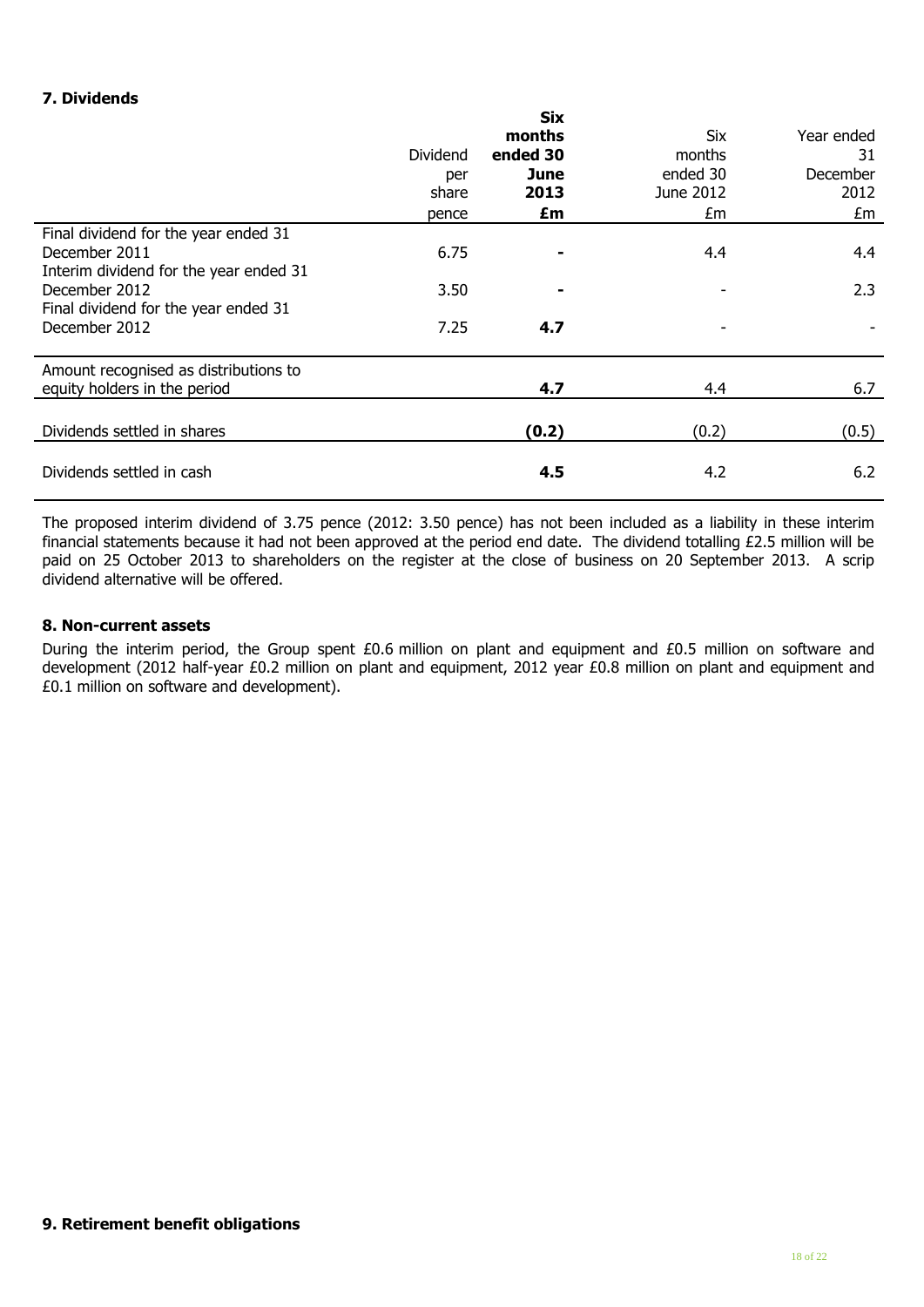|                                                      | 2013      | 2012      | 2012    |
|------------------------------------------------------|-----------|-----------|---------|
|                                                      | Half-year | Half-year | Year    |
|                                                      | £m        | £m        | £m      |
| Present value of defined benefit obligations         | (621.8)   | (581.8)   | (610.7) |
| Fair value of scheme assets                          | 580.7     | 542.8     | 558.8   |
| liability<br>Recognised<br>for<br>defined<br>benefit |           |           |         |
| obligations                                          | (41.1)    | (39.0)    | (51.9)  |

#### Movements in present value of defined benefit

| obligations:                                | 2013      | 2012      | 2012   |
|---------------------------------------------|-----------|-----------|--------|
|                                             | Half-year | Half-year | Year   |
|                                             | £m        | £m        | £m     |
| Opening balance                             | 610.7     | 600.8     | 600.8  |
| Interest cost                               | 13.1      | 14.1      | 27.4   |
| <b>Actuarial losses</b>                     | 11.7      | 10.4      | 40.7   |
| Pension increase exchange                   | ۰         | (1.7)     | (1.7)  |
| Benefits paid (2012 including ETV transfer) | (13.7)    | (41.8)    | (56.5) |
| Closing balance                             | 621.8     | 581.8     | 610.7  |

| Movements in fair value of scheme assets:   | 2013<br>Half-year | 2012<br>Half-year<br>(Restated) | 2012<br>Year<br>(Restated) |
|---------------------------------------------|-------------------|---------------------------------|----------------------------|
|                                             | £m                | £m                              | £m                         |
| Opening balance                             | 558.8             | 547.9                           | 547.9                      |
| Interest income                             | 12.0              | 13.3                            | 25.5                       |
| Actuarial gains                             | 18.3              | 2.0                             | 17.6                       |
| Contributions by employer                   | 5.3               | 25.0                            | 27.8                       |
| Benefits paid (2012 including ETV transfer) | (13.7)            | (45.4)                          | (60.0)                     |
| Closing balance                             | 580.7             | 542.8                           | 558.8                      |

The following actuarial assumptions have been used in the IAS 19 valuations of the Group's defined benefit pension scheme (expressed as weighted averages):

|                          | 2013<br>Half-year | 2012<br>Half-year | 2012<br>Year |
|--------------------------|-------------------|-------------------|--------------|
|                          | $\frac{0}{0}$     | %                 | $\%$         |
| Discount rate            | 4.70              | 4.60              | 4.40         |
| Future pension increases | 3.30              | 2.80              | 2.85         |
| Inflation assumption     | 3.40              | 2.90              | 2.95         |

In February 2012, the Group transferred the Group's interest in two PFI investments into The Costain Pension Scheme (CPS) at an agreed value of £20.3m. During the first half of 2012, the Group implemented Enhanced Transfer Value (ETV) and Pension Increase Exchange (PIE) offers to the members of the CPS.

The discount rate, inflation and pension increase and mortality assumptions have a significant effect on the amounts reported. Changes in these assumptions would have the following effects on the Group's defined benefit scheme:

|                                                                                     | Pension<br>liability |  |
|-------------------------------------------------------------------------------------|----------------------|--|
|                                                                                     | £m                   |  |
| Increase discount rate by 0.25%, decreases pension liability by                     | 28.7                 |  |
| Decrease inflation (and pension increases) by 0.25%, decreases pension liability by | 25.9                 |  |
| Increase life expectancy by one year, increases pension liability by                | 17.0                 |  |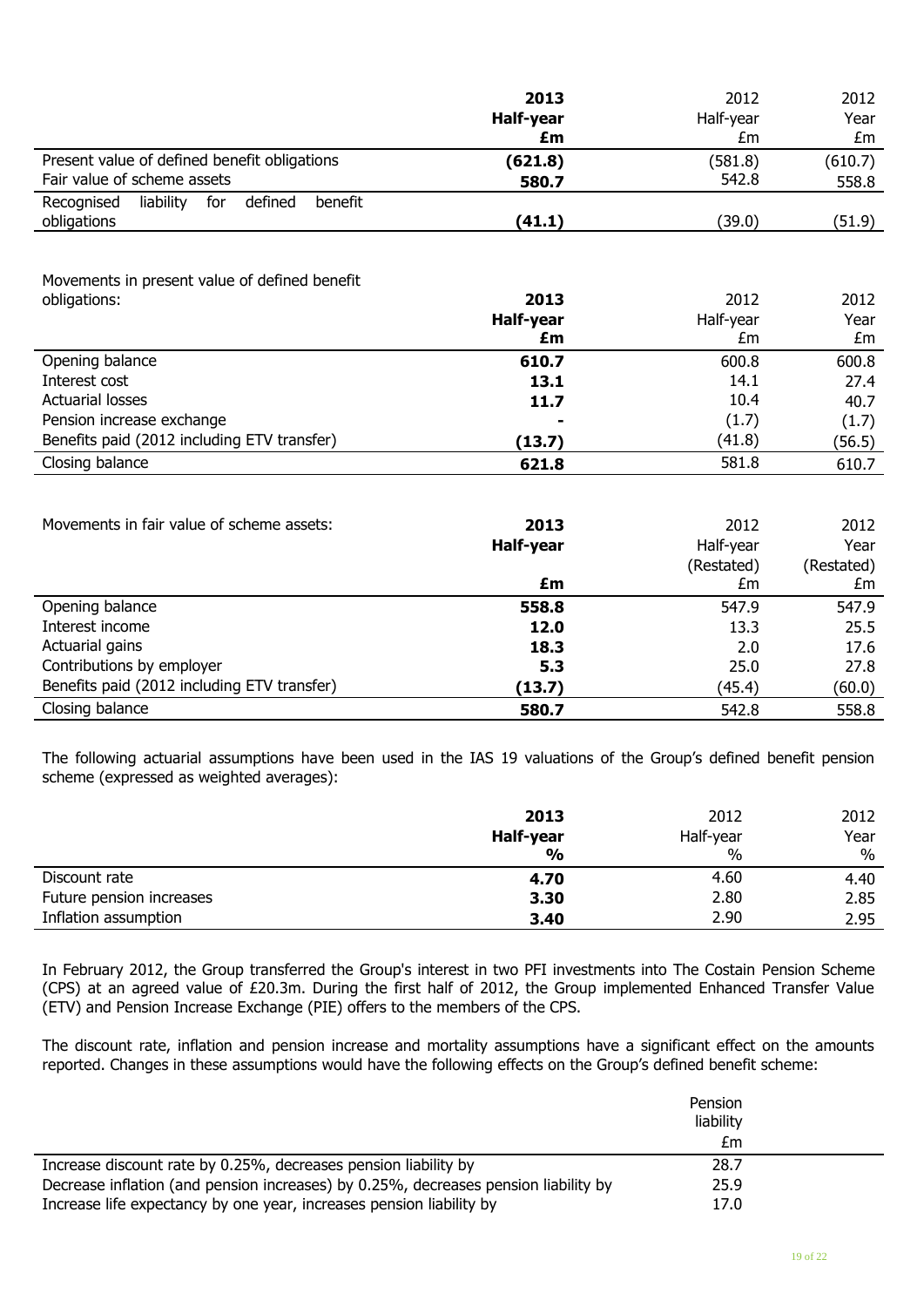#### **10. Share capital**

Issued capital as at 30 June 2013 amounted to £33.1 million (2012 half-year £32.7 million, 2012 year £32.8 million).

The Company announced on 24 May 2013 that shareholders had, pursuant to the Scrip Dividend Scheme, elected to receive 93,558 ordinary shares of 50 pence each in the Company in lieu of cash in respect of all or part of their final dividend for the year ended 31 December 2012.

The 2010 Long-Term Incentive Plan (LTIP) award vested in April 2013 resulting in the issue of 605,533 shares. Full details will be disclosed in the annual financial statements.

Following admission to the Official List and to trading on the London Stock Exchange of the shares issued pursuant to the Scrip Dividend Scheme and the vesting of the 2010 LTIP award, the Company's issued share capital at the end of the period comprised 66,243,397 ordinary shares of 50 pence each.

The Company operates both a Long-Term Incentive Plan (LTIP) and a Deferred Share Bonus Plan under which directors and senior employees can receive awards of shares subject to defined performance targets being achieved by the Group. Full details of these plans are disclosed in the annual financial statements.

#### **11. Related party transactions**

There have been no changes in the nature of related party transactions since the last annual financial statements as at, and for the year ended, 31 December 2012.

#### **Responsibility Statement of the Directors in respect of the interim financial report**

We confirm that to the best of our knowledge:

• the condensed set of financial statements has been prepared in accordance with IAS 34 Interim Financial Reporting as adopted by the EU;

• the interim management report includes a fair review of the information required by:

(a) DTR 4.2.7R of the Disclosure and Transparency Rules, being an indication of important events that have occurred during the first six months of the financial year and their impact on the condensed set of financial statements; and a description of the principal risks and uncertainties for the remaining six months of the year; and

(b) DTR 4.2.8R of the Disclosure and Transparency Rules, being related party transactions that have taken place in the first six months of the current financial year and that have materially affected the financial position or performance of the entity during that period; and any changes in the related party transactions described in the last annual report that could do so.

On behalf of the Board

**David Allvey, Chairman Andrew Wyllie, Chief Executive** 22 August 2013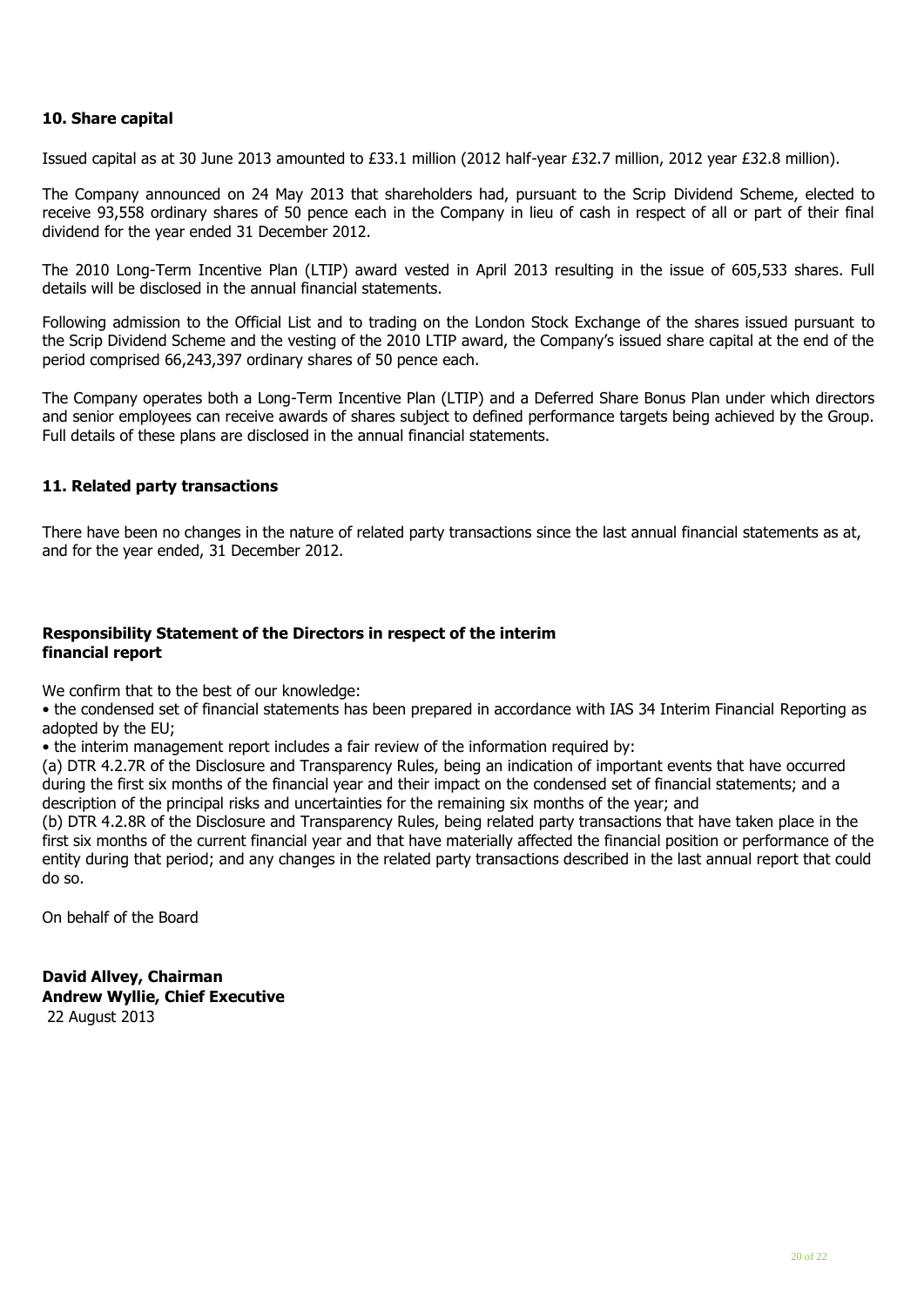#### **Independent review report to Costain Group PLC**

#### **Introduction**

We have been engaged by the company to review the condensed set of financial statements in the half-yearly financial report for the six months ended 30 June 2013 which comprises The Condensed consolidated income statement, the Condensed consolidated statement of comprehensive income, the Condensed consolidated statement of changes in equity, the Condensed consolidated statement of financial position, the Condensed consolidated cash flow statement and the related explanatory notes. We have read the other information contained in the half-yearly financial report and considered whether it contains any apparent misstatements or material inconsistencies with the information in the condensed set of financial statements.

This report is made solely to the company in accordance with the terms of our engagement to assist the company in meeting the requirements of the Disclosure and Transparency Rules ("the DTR") of the UK's Financial Conduct Authority ("the UK FCA"). Our review has been undertaken so that we might state to the company those matters we are required to state to it in this report and for no other purpose. To the fullest extent permitted by law, we do not accept or assume responsibility to anyone other than the company for our review work, for this report, or for the conclusions we have reached.

#### **Directors' responsibilities**

The half-yearly financial report is the responsibility of, and has been approved by, the directors. The directors are responsible for preparing the half-yearly financial report in accordance with the DTR of the UK FCA.

The annual financial statements of the Company are prepared in accordance with IFRSs as adopted by the EU. The condensed set of financial statements included in this half-yearly financial report has been prepared in accordance with IAS 34 *Interim Financial Reporting* as adopted by the EU.

#### **Our responsibility**

Our responsibility is to express to the company a conclusion on the condensed set of financial statements in the half-yearly financial report based on our review.

#### **Scope of review**

We conducted our review in accordance with International Standard on Review Engagements (UK and Ireland) 2410 Review of Interim Financial Information Performed by the Independent Auditor of the Entity issued by the Auditing Practices Board for use in the UK. A review of interim financial information consists of making enquiries, primarily of persons responsible for financial and accounting matters, and applying analytical and other review procedures. A review is substantially less in scope than an audit conducted in accordance with International Standards on Auditing (UK and Ireland) and consequently does not enable us to obtain assurance that we would become aware of all significant matters that might be identified in an audit. Accordingly, we do not express an audit opinion.

#### **Conclusion**

Based on our review, nothing has come to our attention that causes us to believe that the condensed set of financial statements in the half-yearly financial report for the six months ended 30 June 2013 is not prepared, in all material respects, in accordance with IAS 34 as adopted by the EU and the DTR of the UK FCA.

Andrew Marshall **for and on behalf of KPMG Audit Plc** Chartered Accountants London

22 August 2013